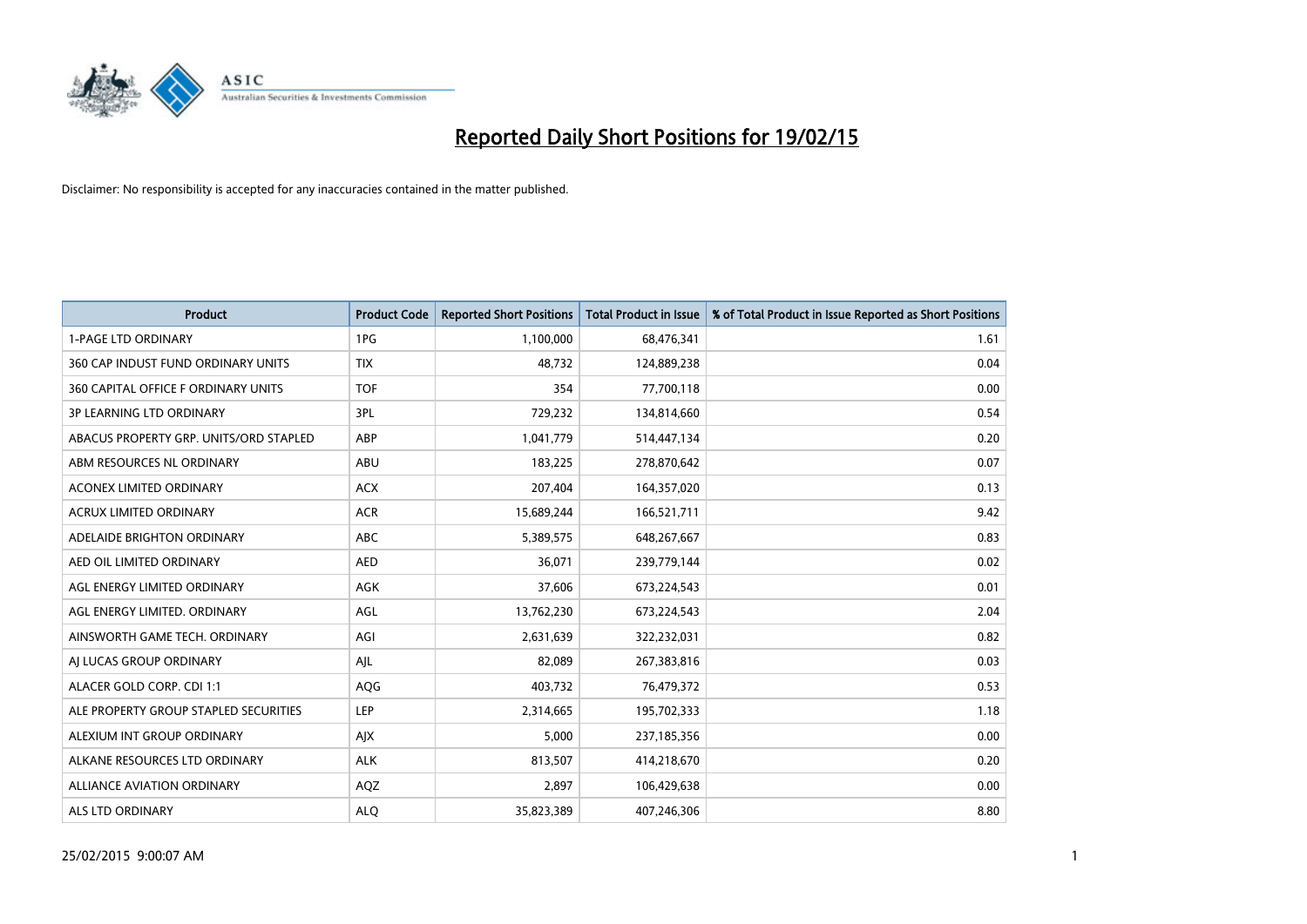

| <b>Product</b>                          | <b>Product Code</b> | <b>Reported Short Positions</b> | <b>Total Product in Issue</b> | % of Total Product in Issue Reported as Short Positions |
|-----------------------------------------|---------------------|---------------------------------|-------------------------------|---------------------------------------------------------|
| ALTIUM LIMITED ORDINARY                 | <b>ALU</b>          | 138,580                         | 129,272,762                   | 0.11                                                    |
| ALUMINA LIMITED ORDINARY                | AWC                 | 11,491,374                      | 2,806,225,615                 | 0.41                                                    |
| AMALGAMATED HOLDINGS ORDINARY           | AHD                 | 286                             | 157,917,136                   | 0.00                                                    |
| AMCOM TELECOMM, ORDINARY                | AMM                 | 2,026,124                       | 266,399,148                   | 0.76                                                    |
| AMCOR LIMITED ORDINARY                  | AMC                 | 4,918,539                       | 1,206,684,923                 | 0.41                                                    |
| AMP LIMITED ORDINARY                    | AMP                 | 14,811,801                      | 2,957,737,964                 | 0.50                                                    |
| ANSELL LIMITED ORDINARY                 | <b>ANN</b>          | 4,705,355                       | 153,139,924                   | 3.07                                                    |
| ANTARES ENERGY LTD ORDINARY             | AZZ                 | 346,170                         | 241,580,932                   | 0.14                                                    |
| ANZ BANKING GRP LTD ORDINARY            | ANZ                 | 14,319,264                      | 2,765,980,222                 | 0.52                                                    |
| APA GROUP STAPLED SECURITIES            | <b>APA</b>          | 13,085,282                      | 1,114,307,369                 | 1.17                                                    |
| APN NEWS & MEDIA ORDINARY               | <b>APN</b>          | 778,487                         | 1,029,041,356                 | 0.08                                                    |
| AQUARIUS PLATINUM. ORDINARY             | <b>AOP</b>          | 2,820,254                       | 1,502,695,183                 | 0.19                                                    |
| ARAFURA RESOURCE LTD ORDINARY           | <b>ARU</b>          | 2,000                           | 441,270,644                   | 0.00                                                    |
| ARB CORPORATION ORDINARY                | <b>ARP</b>          | 652,792                         | 79,156,214                    | 0.82                                                    |
| ARDENT LEISURE GROUP STAPLED SECURITIES | AAD                 | 2,187,821                       | 438,666,245                   | 0.50                                                    |
| ARENA REIT. STAPLED                     | <b>ARF</b>          | 172,350                         | 211,949,183                   | 0.08                                                    |
| ARISTOCRAT LEISURE ORDINARY             | ALL                 | 623,050                         | 633,822,253                   | 0.10                                                    |
| ARRIUM LTD ORDINARY                     | ARI                 | 179,899,341                     | 2,937,293,755                 | 6.12                                                    |
| ASALEO CARE LIMITED ORDINARY            | AHY                 | 7,566,525                       | 603,469,434                   | 1.25                                                    |
| ASCIANO LIMITED ORDINARY                | <b>AIO</b>          | 6,568,523                       | 975,385,664                   | 0.67                                                    |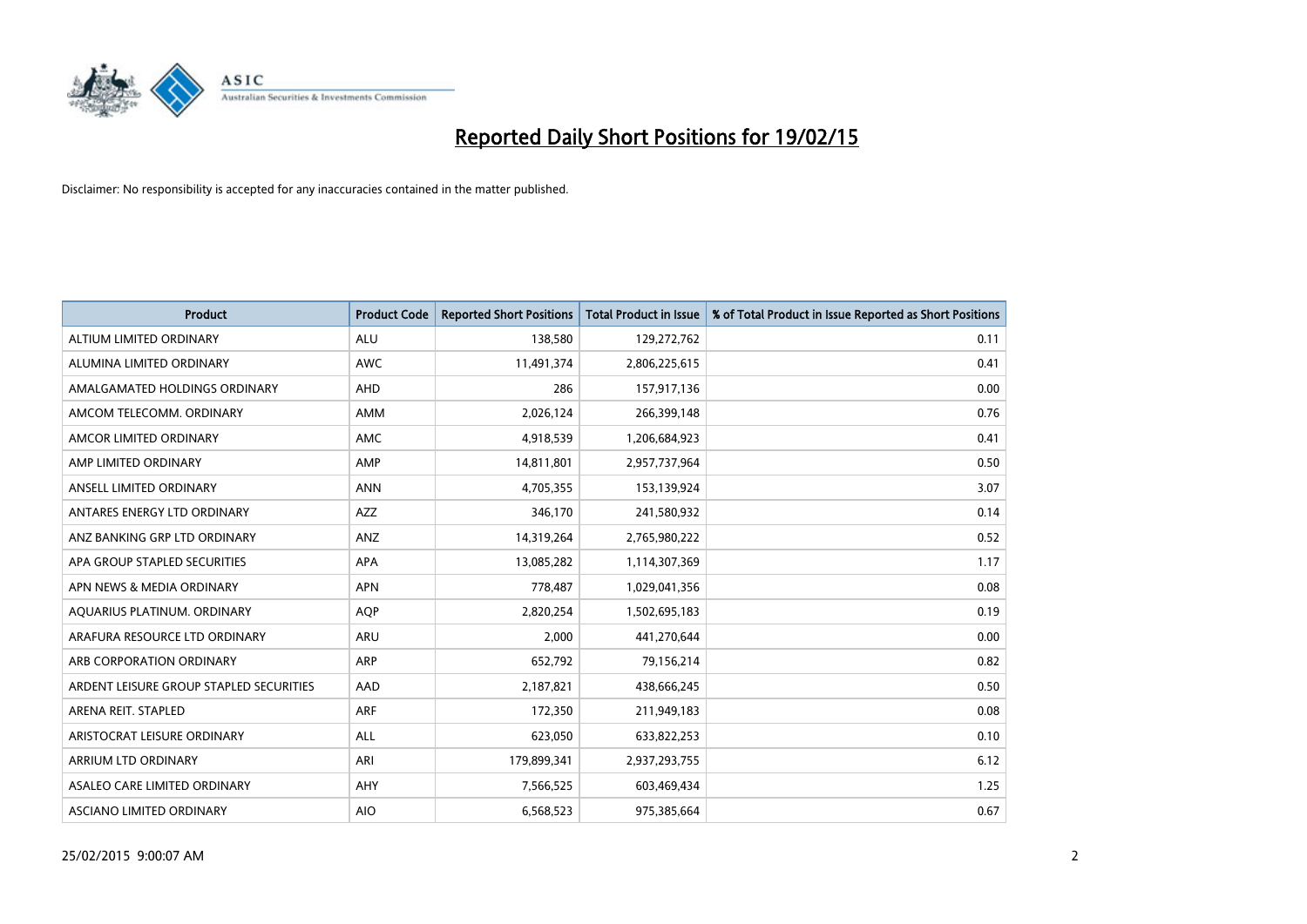

| <b>Product</b>                            | <b>Product Code</b> | <b>Reported Short Positions</b> | <b>Total Product in Issue</b> | % of Total Product in Issue Reported as Short Positions |
|-------------------------------------------|---------------------|---------------------------------|-------------------------------|---------------------------------------------------------|
| ASHLEY SERVICES GRP ORDINARY              | <b>ASH</b>          | 498,972                         | 150,000,000                   | 0.33                                                    |
| ASPEN GROUP ORD/UNITS STAPLED             | <b>APZ</b>          | 39,272                          | 113,183,450                   | 0.03                                                    |
| ASPIRE MINING LTD ORDINARY                | <b>AKM</b>          | 1,000,001                       | 703,463,306                   | 0.14                                                    |
| ASTRO JAP PROP GROUP STAPLED US PROHIBIT. | AJA                 | 108,240                         | 66,449,934                    | 0.16                                                    |
| ASX LIMITED ORDINARY                      | ASX                 | 6,084,824                       | 193,595,162                   | 3.14                                                    |
| ATLAS IRON LIMITED ORDINARY               | <b>AGO</b>          | 99,971,045                      | 919,475,619                   | 10.87                                                   |
| AUCKLAND INTERNATION ORDINARY             | AIA                 | 111,536                         | 1,190,484,097                 | 0.01                                                    |
| AURIZON HOLDINGS LTD ORDINARY             | AZJ                 | 6,174,398                       | 2,123,934,162                 | 0.29                                                    |
| AUSDRILL LIMITED ORDINARY                 | ASL                 | 25,790,118                      | 312,277,224                   | 8.26                                                    |
| AUSENCO LIMITED ORDINARY                  | AAX                 | 404,268                         | 168,449,799                   | 0.24                                                    |
| AUSNET SERVICES STAPLED SECURITIES        | <b>AST</b>          | 35,139,242                      | 3,466,913,009                 | 1.01                                                    |
| AUST CAREERS NETWORK ORDINARY             | <b>ACO</b>          | 500,000                         | 83,748,775                    | 0.60                                                    |
| AUST INDUSTRIAL REIT UNIT                 | ANI                 | 45,105                          | 96,288,031                    | 0.05                                                    |
| <b>AUSTAL LIMITED ORDINARY</b>            | ASB                 | 92,767                          | 346,865,169                   | 0.03                                                    |
| AUSTBROKERS HOLDINGS ORDINARY             | <b>AUB</b>          | 132,846                         | 61,740,597                    | 0.22                                                    |
| AUSTEX OIL LIMITED ORDINARY               | <b>AOK</b>          | 62,000                          | 558,571,402                   | 0.01                                                    |
| AUSTIN ENGINEERING ORDINARY               | ANG                 | 394,700                         | 84,274,004                    | 0.47                                                    |
| AUSTIN EXPLORATION ORDINARY               | <b>AKK</b>          | 5,382,054                       | 332,607,790                   | 1.62                                                    |
| AUSTRALIAN AGRICULT, ORDINARY             | AAC                 | 4,084,883                       | 532,474,721                   | 0.77                                                    |
| AUSTRALIAN PHARM. ORDINARY                | API                 | 7,659,966                       | 488,115,883                   | 1.57                                                    |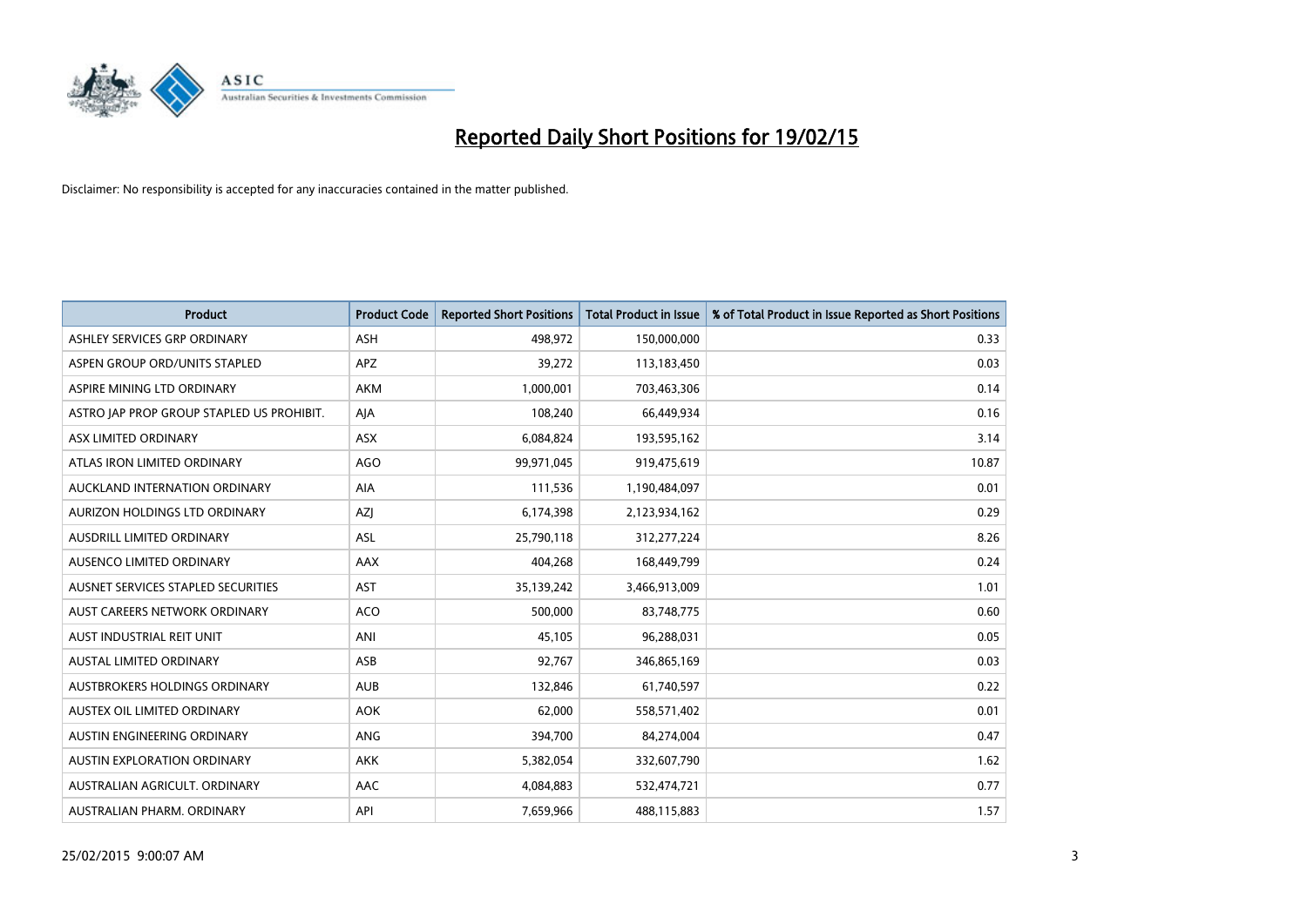

| <b>Product</b>                       | <b>Product Code</b> | <b>Reported Short Positions</b> | <b>Total Product in Issue</b> | % of Total Product in Issue Reported as Short Positions |
|--------------------------------------|---------------------|---------------------------------|-------------------------------|---------------------------------------------------------|
| AUTOMOTIVE HOLDINGS ORDINARY         | <b>AHE</b>          | 3,690,953                       | 306,437,941                   | 1.20                                                    |
| AVEO GROUP STAPLED SECURITIES        | <b>AOG</b>          | 786,111                         | 499,484,314                   | 0.16                                                    |
| AWE LIMITED ORDINARY                 | <b>AWE</b>          | 23,917,629                      | 525,861,050                   | 4.55                                                    |
| AZONTO PET LTD ORDINARY              | <b>APY</b>          | $\mathbf{1}$                    | 1,159,375,100                 | 0.00                                                    |
| AZUMAH RESOURCES ORDINARY            | <b>AZM</b>          | $\mathbf{1}$                    | 393,850,639                   | 0.00                                                    |
| <b>BANDANNA ENERGY ORDINARY</b>      | <b>BND</b>          | 17,802,590                      | 528,481,199                   | 3.37                                                    |
| BANK OF QUEENSLAND. ORDINARY         | <b>BOQ</b>          | 6,533,990                       | 366,982,047                   | 1.78                                                    |
| <b>BASE RES LIMITED ORDINARY</b>     | <b>BSE</b>          | 335,868                         | 563,902,771                   | 0.06                                                    |
| <b>BATHURST RES LTD. ORDINARY</b>    | <b>BRL</b>          | 207,998                         | 947,828,434                   | 0.02                                                    |
| <b>BC IRON LIMITED ORDINARY</b>      | <b>BCI</b>          | 16,251,011                      | 196,196,992                   | 8.28                                                    |
| BEACH ENERGY LIMITED ORDINARY        | <b>BPT</b>          | 63,187,529                      | 1,297,496,886                 | 4.87                                                    |
| BEADELL RESOURCE LTD ORDINARY        | <b>BDR</b>          | 36,101,755                      | 798,657,280                   | 4.52                                                    |
| <b>BEGA CHEESE LTD ORDINARY</b>      | <b>BGA</b>          | 2,515,238                       | 152,602,945                   | 1.65                                                    |
| BENDIGO AND ADELAIDE ORDINARY        | <b>BEN</b>          | 18,295,543                      | 450,940,880                   | 4.06                                                    |
| BERKELEY RESOURCES ORDINARY          | <b>BKY</b>          | 154,000                         | 180,361,323                   | 0.09                                                    |
| BETASHARESCASHETF ETF UNITS          | AAA                 | 250                             | 14,486,989                    | 0.00                                                    |
| BETASHARESYIELDMAX TMF UNITS         | YMAX                | 2,649                           | 29,595,252                    | 0.01                                                    |
| <b>BHP BILLITON LIMITED ORDINARY</b> | <b>BHP</b>          | 11,652,993                      | 3,211,691,105                 | 0.36                                                    |
| <b>BIGAIR GROUP LIMITED ORDINARY</b> | <b>BGL</b>          | 49,160                          | 174,695,976                   | 0.03                                                    |
| <b>BILLABONG ORDINARY</b>            | <b>BBG</b>          | 7,316,600                       | 990,370,034                   | 0.74                                                    |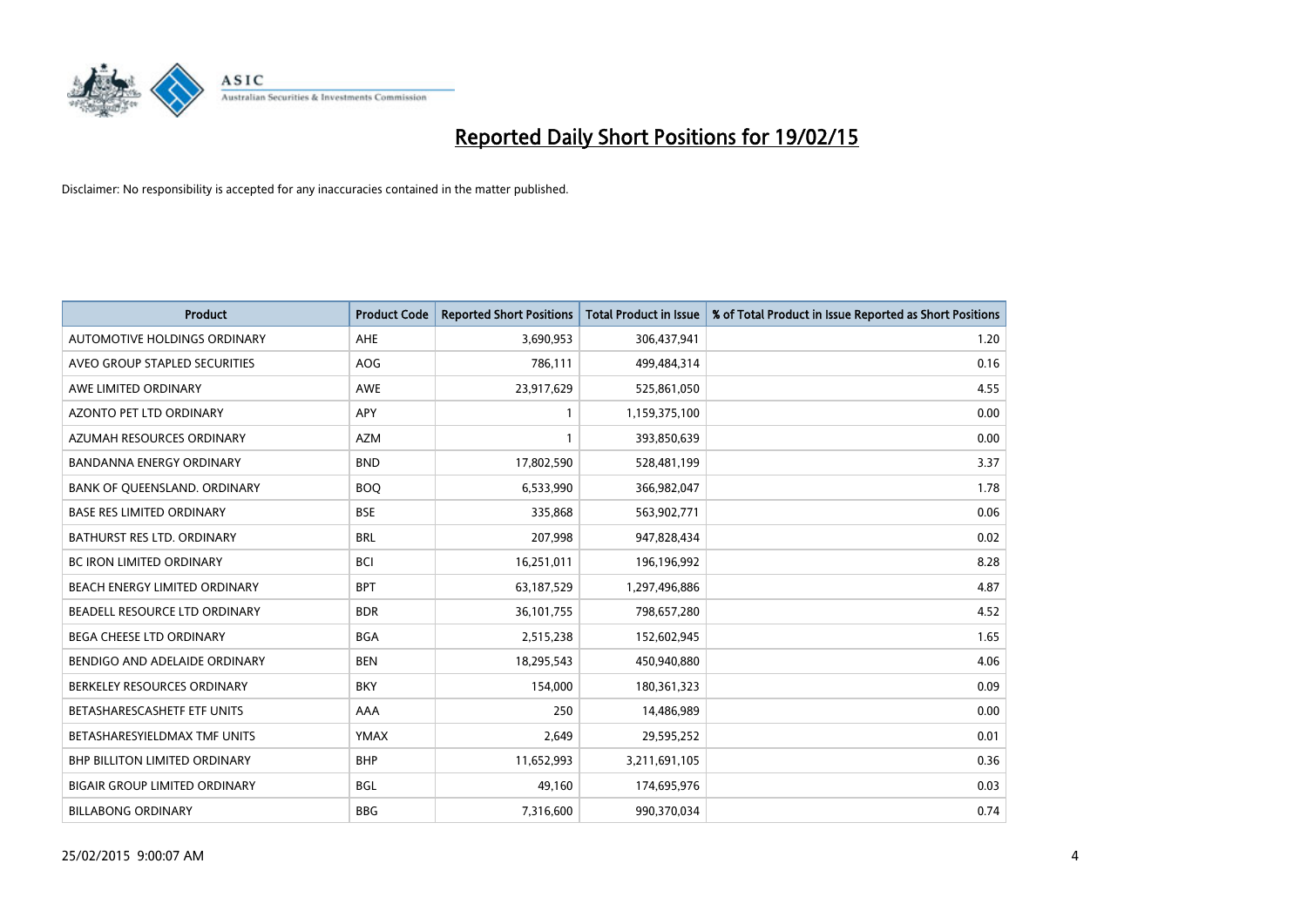

| <b>Product</b>                      | <b>Product Code</b> | <b>Reported Short Positions</b> | <b>Total Product in Issue</b> | % of Total Product in Issue Reported as Short Positions |
|-------------------------------------|---------------------|---------------------------------|-------------------------------|---------------------------------------------------------|
| <b>BLACKHAM RESOURCES ORDINARY</b>  | <b>BLK</b>          | 100,629                         | 177,864,434                   | 0.06                                                    |
| <b>BLACKMORES LIMITED ORDINARY</b>  | <b>BKL</b>          | 4,104                           | 17,224,284                    | 0.02                                                    |
| BLUE ENERGY LIMITED ORDINARY        | <b>BUL</b>          | 50,000                          | 1,140,993,237                 | 0.00                                                    |
| <b>BLUESCOPE STEEL LTD ORDINARY</b> | <b>BSL</b>          | 5,383,436                       | 559,227,871                   | 0.96                                                    |
| <b>BOART LONGYEAR ORDINARY</b>      | <b>BLY</b>          | 18,189,140                      | 930,864,944                   | 1.95                                                    |
| BORA BORA RESOURCES ORDINARY        | <b>BBR</b>          | 247,808                         | 35,970,000                    | 0.69                                                    |
| <b>BORAL LIMITED, ORDINARY</b>      | <b>BLD</b>          | 11,575,506                      | 782,736,249                   | 1.48                                                    |
| <b>BRADKEN LIMITED ORDINARY</b>     | <b>BKN</b>          | 4,015,330                       | 171,027,249                   | 2.35                                                    |
| <b>BRAMBLES LIMITED ORDINARY</b>    | <b>BXB</b>          | 5,394,220                       | 1,566,289,727                 | 0.34                                                    |
| <b>BREVILLE GROUP LTD ORDINARY</b>  | <b>BRG</b>          | 3,229,725                       | 130,095,322                   | 2.48                                                    |
| <b>BRICKWORKS LIMITED ORDINARY</b>  | <b>BKW</b>          | 67,865                          | 148,403,478                   | 0.05                                                    |
| BT INVESTMENT MNGMNT ORDINARY       | <b>BTT</b>          | 1                               | 292,408,424                   | 0.00                                                    |
| <b>BURSON GROUP LTD ORDINARY</b>    | <b>BAP</b>          | 451,229                         | 163,585,666                   | 0.28                                                    |
| <b>BURU ENERGY ORDINARY</b>         | <b>BRU</b>          | 15,991,210                      | 339,997,078                   | 4.70                                                    |
| <b>BWP TRUST ORDINARY UNITS</b>     | <b>BWP</b>          | 16,409,831                      | 639,724,826                   | 2.57                                                    |
| CABCHARGE AUSTRALIA ORDINARY        | CAB                 | 9,058,461                       | 120,430,683                   | 7.52                                                    |
| <b>CADENCE CAPITAL ORDINARY</b>     | <b>CDM</b>          | 66,357                          | 199,946,538                   | 0.03                                                    |
| CALTEX AUSTRALIA ORDINARY           | <b>CTX</b>          | 252,631                         | 270,000,000                   | 0.09                                                    |
| CAPE LAMBERT RES LTD ORDINARY       | <b>CFE</b>          | 280,137                         | 626,686,586                   | 0.04                                                    |
| CAPILANO HONEY LTD ORDINARY         | <b>CZZ</b>          | 6,668                           | 8,597,121                     | 0.08                                                    |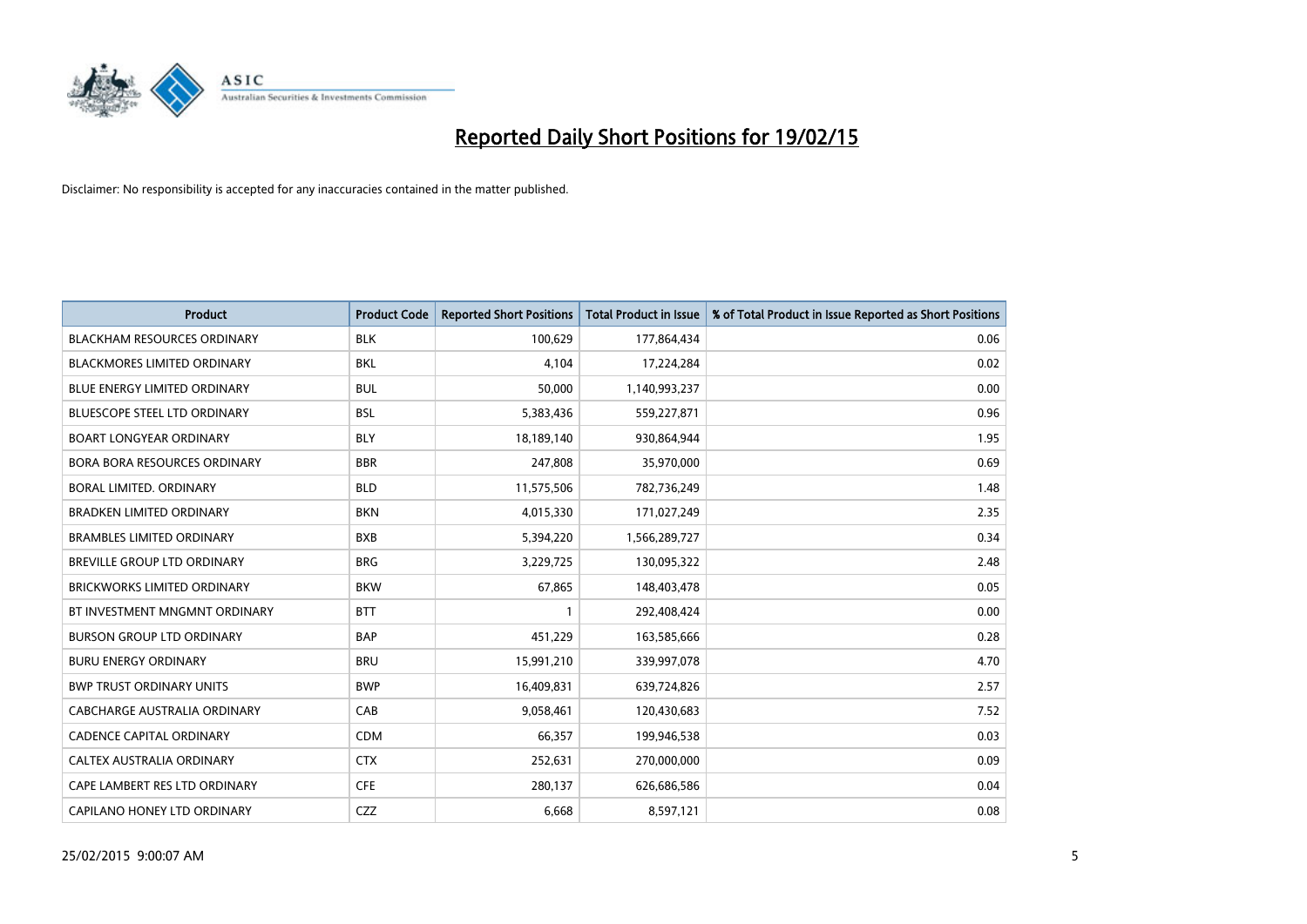

| <b>Product</b>                          | <b>Product Code</b> | <b>Reported Short Positions</b> | <b>Total Product in Issue</b> | % of Total Product in Issue Reported as Short Positions |
|-----------------------------------------|---------------------|---------------------------------|-------------------------------|---------------------------------------------------------|
| <b>CAPITOL HEALTH ORDINARY</b>          | CAJ                 | 360,219                         | 522,280,212                   | 0.07                                                    |
| <b>CARBINE RESOURCES ORDINARY</b>       | <b>CRB</b>          | 35,000                          | 140,017,394                   | 0.02                                                    |
| <b>CARDNO LIMITED ORDINARY</b>          | CDD                 | 15,610,564                      | 164,564,684                   | 9.49                                                    |
| CARINDALE PROPERTY UNIT                 | <b>CDP</b>          | 8,823                           | 70,000,000                    | 0.01                                                    |
| CARNARVON PETROLEUM ORDINARY            | <b>CVN</b>          | 1,960,280                       | 988,295,069                   | 0.20                                                    |
| <b>CARNEGIE WAVE ENERGY ORDINARY</b>    | <b>CWE</b>          | 100,500                         | 1,745,269,217                 | 0.01                                                    |
| CARSALES.COM LTD ORDINARY               | <b>CRZ</b>          | 14,238,816                      | 239,001,759                   | 5.96                                                    |
| CASH CONVERTERS ORDINARY                | CCV                 | 4,853,058                       | 478,876,525                   | 1.01                                                    |
| CEDAR WOODS PROP. ORDINARY              | <b>CWP</b>          | 256,301                         | 78,336,371                    | 0.33                                                    |
| CENTRAL PETROLEUM ORDINARY              | <b>CTP</b>          | 10,999                          | 368,718,957                   | 0.00                                                    |
| CENTURIA METRO REIT STAPLED             | <b>CMA</b>          | 698,404                         | 71,500,158                    | 0.98                                                    |
| CFS RETAIL TRUST GRP STAPLED SECURITIES | <b>CFX</b>          | 4,604,835                       | 3,050,355,727                 | 0.15                                                    |
| <b>CHALLENGER LIMITED ORDINARY</b>      | <b>CGF</b>          | 3,110,036                       | 569,725,821                   | 0.55                                                    |
| CHARTER HALL GROUP STAPLED US PROHIBIT. | <b>CHC</b>          | 1,742,693                       | 355,161,540                   | 0.49                                                    |
| <b>CHARTER HALL RETAIL UNITS</b>        | CQR                 | 12,520,186                      | 372,893,153                   | 3.36                                                    |
| <b>CHORUS LIMITED ORDINARY</b>          | <b>CNU</b>          | 441,530                         | 396,369,767                   | 0.11                                                    |
| CLEARVIEW WEALTH LTD ORDINARY           | <b>CVW</b>          | 10,001                          | 581,111,182                   | 0.00                                                    |
| CLINUVEL PHARMACEUT. ORDINARY           | <b>CUV</b>          | 16,663                          | 44,497,287                    | 0.04                                                    |
| COAL OF AFRICA LTD ORDINARY             | <b>CZA</b>          | 426                             | 1,599,368,613                 | 0.00                                                    |
| COALSPUR MINES LTD ORDINARY             | <b>CPL</b>          | 82,031                          | 641,544,455                   | 0.01                                                    |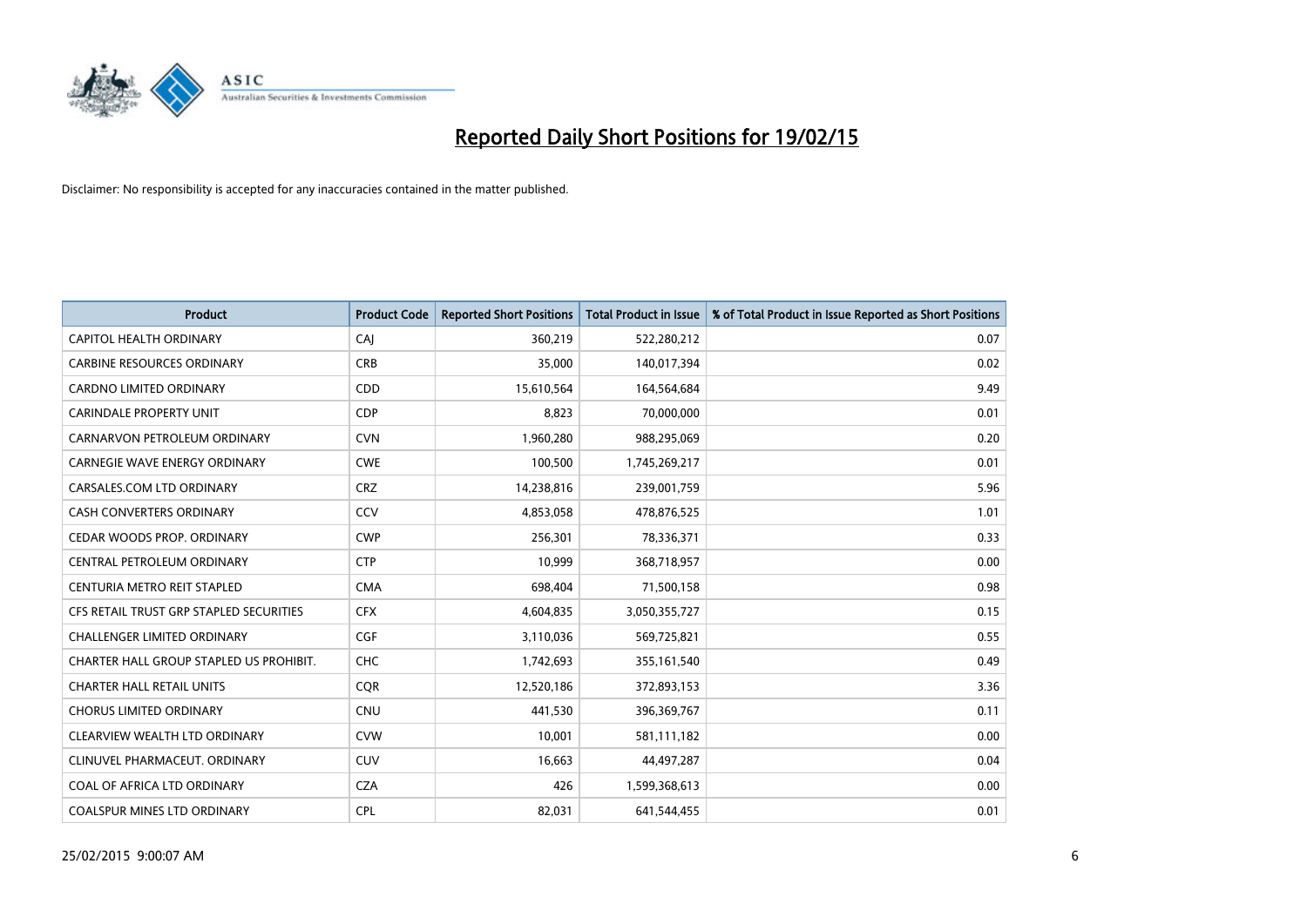

| <b>Product</b>                          | <b>Product Code</b> | <b>Reported Short Positions</b> | <b>Total Product in Issue</b> | % of Total Product in Issue Reported as Short Positions |
|-----------------------------------------|---------------------|---------------------------------|-------------------------------|---------------------------------------------------------|
| COCA-COLA AMATIL ORDINARY               | <b>CCL</b>          | 22,675,598                      | 763,590,249                   | 2.97                                                    |
| COCHLEAR LIMITED ORDINARY               | <b>COH</b>          | 4,770,160                       | 57,081,775                    | 8.36                                                    |
| <b>COCKATOO COAL ORDINARY</b>           | <b>COK</b>          | 167,987                         | 46,335,196,929                | 0.00                                                    |
| <b>CODAN LIMITED ORDINARY</b>           | <b>CDA</b>          | 2,489                           | 177,063,244                   | 0.00                                                    |
| COFFEY INTERNATIONAL ORDINARY           | <b>COF</b>          | 6,075                           | 255,833,165                   | 0.00                                                    |
| <b>COKAL LTD ORDINARY</b>               | <b>CKA</b>          | 6,820                           | 471,487,926                   | 0.00                                                    |
| <b>COLLECTION HOUSE ORDINARY</b>        | <b>CLH</b>          | 1,641,670                       | 130,443,227                   | 1.26                                                    |
| COMMONWEALTH BANK, ORDINARY             | <b>CBA</b>          | 19,784,539                      | 1,621,319,194                 | 1.22                                                    |
| <b>COMPASS RESOURCES ORDINARY</b>       | <b>CMR</b>          | 7,472                           | 1,403,744,100                 | 0.00                                                    |
| <b>COMPUTERSHARE LTD ORDINARY</b>       | <b>CPU</b>          | 5,844,541                       | 556,203,079                   | 1.05                                                    |
| COOPER ENERGY LTD ORDINARY              | <b>COE</b>          | 556,859                         | 331,905,323                   | 0.17                                                    |
| <b>CORP TRAVEL LIMITED ORDINARY</b>     | <b>CTD</b>          | 1,027,824                       | 96,993,355                    | 1.06                                                    |
| <b>COVER-MORE GRP LTD ORDINARY</b>      | <b>CVO</b>          | 5,443,987                       | 317,750,000                   | 1.71                                                    |
| <b>CREDIT CORP GROUP ORDINARY</b>       | <b>CCP</b>          | 430,091                         | 46,296,407                    | 0.93                                                    |
| <b>CROMWELL PROP STAPLED SECURITIES</b> | <b>CMW</b>          | 30,354,292                      | 1,737,728,114                 | 1.75                                                    |
| CROWN RESORTS LTD ORDINARY              | <b>CWN</b>          | 19,825,987                      | 728,394,185                   | 2.72                                                    |
| <b>CSG LIMITED ORDINARY</b>             | CSV                 | 594,131                         | 284,148,839                   | 0.21                                                    |
| <b>CSL LIMITED ORDINARY</b>             | <b>CSL</b>          | 1,264,169                       | 473,894,153                   | 0.27                                                    |
| <b>CSR LIMITED ORDINARY</b>             | <b>CSR</b>          | 11,763,984                      | 506,000,315                   | 2.32                                                    |
| <b>CUDECO LIMITED ORDINARY</b>          | CDU                 | 8,964,682                       | 248,722,167                   | 3.60                                                    |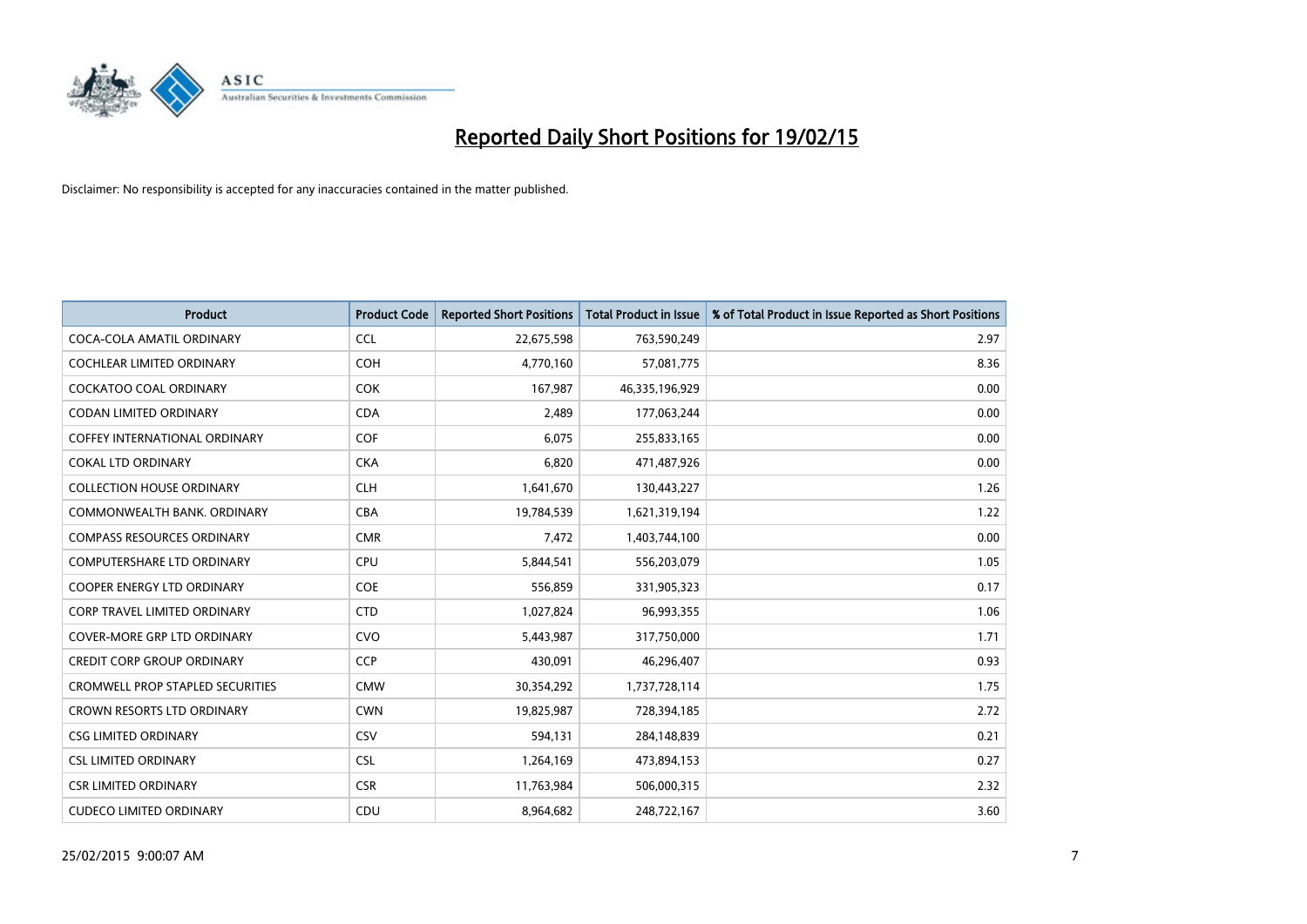

| <b>Product</b>                       | <b>Product Code</b> | <b>Reported Short Positions</b> | <b>Total Product in Issue</b> | % of Total Product in Issue Reported as Short Positions |
|--------------------------------------|---------------------|---------------------------------|-------------------------------|---------------------------------------------------------|
| DATA#3 LIMITED ORDINARY              | <b>DTL</b>          | 1.000                           | 153,974,950                   | 0.00                                                    |
| DECMIL GROUP LIMITED ORDINARY        | <b>DCG</b>          | 1,030,713                       | 168,657,794                   | 0.61                                                    |
| DEEP YELLOW LIMITED ORDINARY         | <b>DYL</b>          | 1,002                           | 1,903,058,848                 | 0.00                                                    |
| DEVINE LIMITED ORDINARY              | <b>DVN</b>          | 1,548                           | 158,730,556                   | 0.00                                                    |
| DEXUS PROPERTY GROUP STAPLED UNITS   | <b>DXS</b>          | 2,538,674                       | 905,531,797                   | 0.28                                                    |
| DICK SMITH HLDGS ORDINARY            | <b>DSH</b>          | 14,499,187                      | 236,511,364                   | 6.13                                                    |
| DISCOVERY METALS LTD ORDINARY        | <b>DML</b>          | 344,314                         | 644,039,581                   | 0.05                                                    |
| DOMINO PIZZA ENTERPR ORDINARY        | <b>DMP</b>          | 1,531,385                       | 86,560,773                    | 1.77                                                    |
| DONACO INTERNATIONAL ORDINARY        | <b>DNA</b>          | 18,305,491                      | 614,844,178                   | 2.98                                                    |
| DOWNER EDI LIMITED ORDINARY          | <b>DOW</b>          | 24,620,416                      | 435,399,975                   | 5.65                                                    |
| DRAGON MINING LTD ORDINARY           | <b>DRA</b>          | 30,499                          | 88,840,613                    | 0.03                                                    |
| DRILLSEARCH ENERGY ORDINARY          | <b>DLS</b>          | 8,257,768                       | 461,101,450                   | 1.79                                                    |
| DUET GROUP STAPLED US PROHIBIT.      | <b>DUE</b>          | 19,098,383                      | 1,493,678,915                 | 1.28                                                    |
| DULUXGROUP LIMITED ORDINARY          | <b>DLX</b>          | 688,548                         | 388,543,268                   | 0.18                                                    |
| ECHO ENTERTAINMENT ORDINARY          | <b>EGP</b>          | 3,398,117                       | 825,672,730                   | 0.41                                                    |
| <b>ELDERS LIMITED ORDINARY</b>       | <b>ELD</b>          | 712,897                         | 83,734,671                    | 0.85                                                    |
| <b>EMECO HOLDINGS ORDINARY</b>       | EHL                 | 11,755,474                      | 599,675,707                   | 1.96                                                    |
| <b>ENDEAVOUR MIN CORP CDI 1:1</b>    | <b>EVR</b>          | 68,662                          | 45,886,643                    | 0.15                                                    |
| <b>ENERGY RESOURCES ORDINARY 'A'</b> | <b>ERA</b>          | 9,891,851                       | 517,725,062                   | 1.91                                                    |
| ENERGY WORLD CORPOR. ORDINARY        | <b>EWC</b>          | 48,748,396                      | 1,734,166,672                 | 2.81                                                    |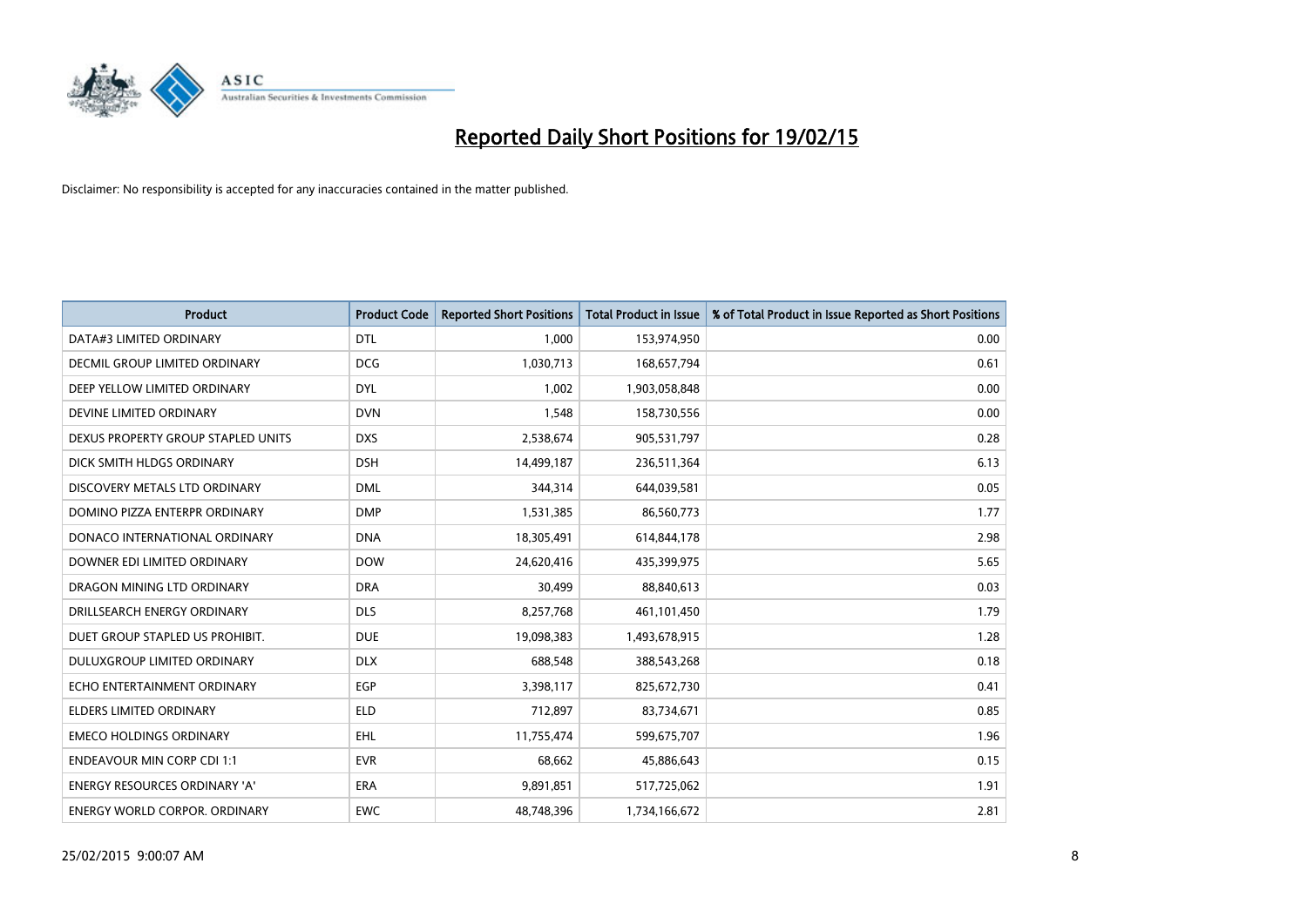

| <b>Product</b>                         | <b>Product Code</b> | <b>Reported Short Positions</b> | <b>Total Product in Issue</b> | % of Total Product in Issue Reported as Short Positions |
|----------------------------------------|---------------------|---------------------------------|-------------------------------|---------------------------------------------------------|
| <b>ENSOGO LIMITED ORDINARY</b>         | E88                 | 212,387                         | 426,069,834                   | 0.05                                                    |
| EQUATORIAL RES LTD ORDINARY            | EQX                 | 33                              | 124,445,353                   | 0.00                                                    |
| EQUITY TRUSTEES ORDINARY               | EQT                 | 50,341                          | 19,270,117                    | 0.26                                                    |
| ERM POWER LIMITED ORDINARY             | EPW                 | 784,315                         | 241,689,186                   | 0.32                                                    |
| ESTIA HEALTH LTD ORDINARY              | <b>EHE</b>          | 1,386,048                       | 180,885,580                   | 0.77                                                    |
| EUREKA GROUP LTD ORDINARY              | EGH                 | 670,000                         | 156,766,594                   | 0.43                                                    |
| EVOLUTION MINING LTD ORDINARY          | <b>EVN</b>          | 26,503,819                      | 714,921,647                   | 3.71                                                    |
| FAIRFAX MEDIA LTD ORDINARY             | <b>FXI</b>          | 40,795,311                      | 2,351,955,725                 | 1.73                                                    |
| <b>FANTASTIC HOLDINGS ORDINARY</b>     | <b>FAN</b>          | 14,643                          | 103,257,398                   | 0.01                                                    |
| FAR LTD ORDINARY                       | FAR                 | 10,333,726                      | 3,127,058,427                 | 0.33                                                    |
| FEDERATION CNTRES ORD/UNIT STAPLED SEC | <b>FDC</b>          | 3,061,093                       | 1,427,641,565                 | 0.21                                                    |
| FINBAR GROUP LIMITED ORDINARY          | <b>FRI</b>          | 7,447                           | 228,720,815                   | 0.00                                                    |
| FISHER & PAYKEL H. ORDINARY            | <b>FPH</b>          | 64,304                          | 557,913,132                   | 0.01                                                    |
| FLEETWOOD CORP ORDINARY                | <b>FWD</b>          | 1,423,875                       | 61,039,412                    | 2.33                                                    |
| FLETCHER BUILDING ORDINARY             | <b>FBU</b>          | 990,798                         | 687,854,788                   | 0.14                                                    |
| FLEXIGROUP LIMITED ORDINARY            | <b>FXL</b>          | 9,324,033                       | 304,096,060                   | 3.07                                                    |
| FLIGHT CENTRE TRAVEL ORDINARY          | <b>FLT</b>          | 8,321,676                       | 100,734,279                   | 8.26                                                    |
| FLINDERS MINES LTD ORDINARY            | <b>FMS</b>          | 164,998                         | 2,762,995,689                 | 0.01                                                    |
| <b>FOCUS MINERALS LTD ORDINARY</b>     | <b>FML</b>          | 2,777,219                       | 9,137,375,877                 | 0.03                                                    |
| FOLKESTONE EDU TRUST UNITS             | <b>FET</b>          | 43,549                          | 244,378,866                   | 0.02                                                    |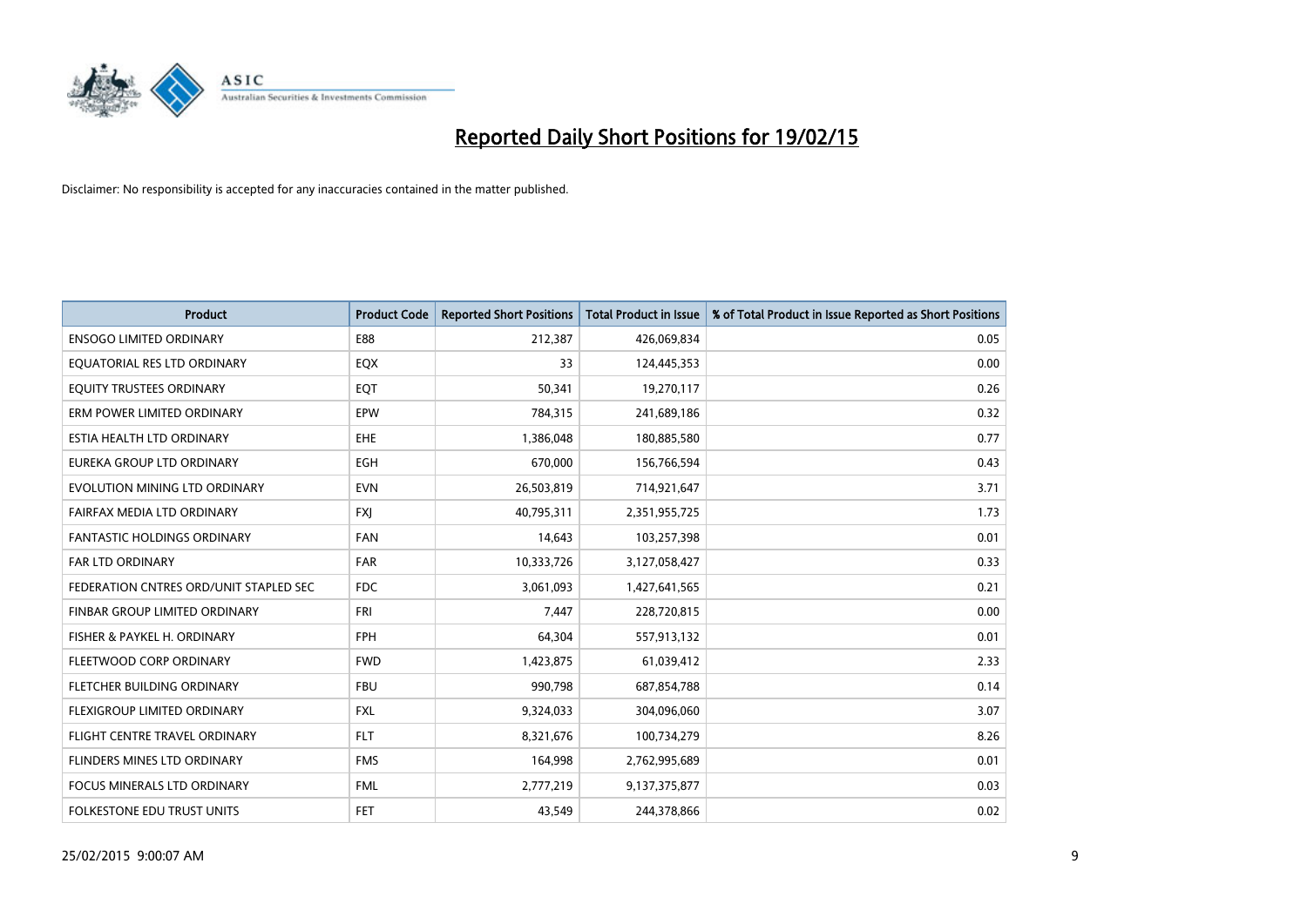

| <b>Product</b>                             | <b>Product Code</b> | <b>Reported Short Positions</b> | <b>Total Product in Issue</b> | % of Total Product in Issue Reported as Short Positions |
|--------------------------------------------|---------------------|---------------------------------|-------------------------------|---------------------------------------------------------|
| FONTERRA SHARE FUND ORDINARY UNITS         | <b>FSF</b>          | 114,468                         | 121,855,834                   | 0.09                                                    |
| FORTESCUE METALS GRP ORDINARY              | <b>FMG</b>          | 340,693,867                     | 3,113,798,151                 | 10.94                                                   |
| FREEDOM FOOD LTD ORDINARY                  | <b>FNP</b>          | 40,276                          | 152,689,663                   | 0.03                                                    |
| <b>FUNTASTIC LIMITED ORDINARY</b>          | <b>FUN</b>          | 370,000                         | 669,269,723                   | 0.06                                                    |
| <b>G.U.D. HOLDINGS ORDINARY</b>            | GUD                 | 2,383,324                       | 70,939,492                    | 3.36                                                    |
| <b>G8 EDUCATION LIMITED ORDINARY</b>       | <b>GEM</b>          | 15,917,964                      | 359,151,207                   | 4.43                                                    |
| <b>GALAXY RESOURCES ORDINARY</b>           | GXY                 | 1,360,062                       | 1,064,783,990                 | 0.13                                                    |
| <b>GBST HOLDINGS ORDINARY</b>              | <b>GBT</b>          | 9,615                           | 66,561,725                    | 0.01                                                    |
| <b>GDI PROPERTY GRP STAPLED SECURITIES</b> | GDI                 | 537,375                         | 567,575,025                   | 0.09                                                    |
| <b>GENESIS ENERGY LTD ORDINARY</b>         | <b>GNE</b>          | 8,943                           | 1,000,000,000                 | 0.00                                                    |
| <b>GENETIC TECHNOLOGIES ORDINARY</b>       | <b>GTG</b>          | 2,646,750                       | 1,163,599,843                 | 0.23                                                    |
| <b>GENTRACK GROUP LTD ORDINARY</b>         | <b>GTK</b>          | 3,000                           | 72,699,510                    | 0.00                                                    |
| <b>GENWORTH MORTGAGE ORDINARY</b>          | <b>GMA</b>          | 21,982,502                      | 650,000,000                   | 3.38                                                    |
| <b>GEODYNAMICS LIMITED ORDINARY</b>        | GDY                 | 819                             | 435,880,130                   | 0.00                                                    |
| <b>GINDALBIE METALS LTD ORDINARY</b>       | GBG                 | 14,994,654                      | 1,495,448,025                 | 1.00                                                    |
| <b>GOLD ROAD RES LTD ORDINARY</b>          | GOR                 | 855,661                         | 594,881,822                   | 0.14                                                    |
| <b>GOODMAN FIELDER. ORDINARY</b>           | GFF                 | 2,478,659                       | 1,955,559,207                 | 0.13                                                    |
| <b>GOODMAN GROUP STAPLED</b>               | <b>GMG</b>          | 4,739,499                       | 1,745,460,061                 | 0.27                                                    |
| <b>GPT GROUP STAPLED SEC.</b>              | GPT                 | 4,048,532                       | 1,762,293,107                 | 0.23                                                    |
| <b>GRAINCORP LIMITED A CLASS ORDINARY</b>  | <b>GNC</b>          | 13,965,768                      | 228,855,628                   | 6.10                                                    |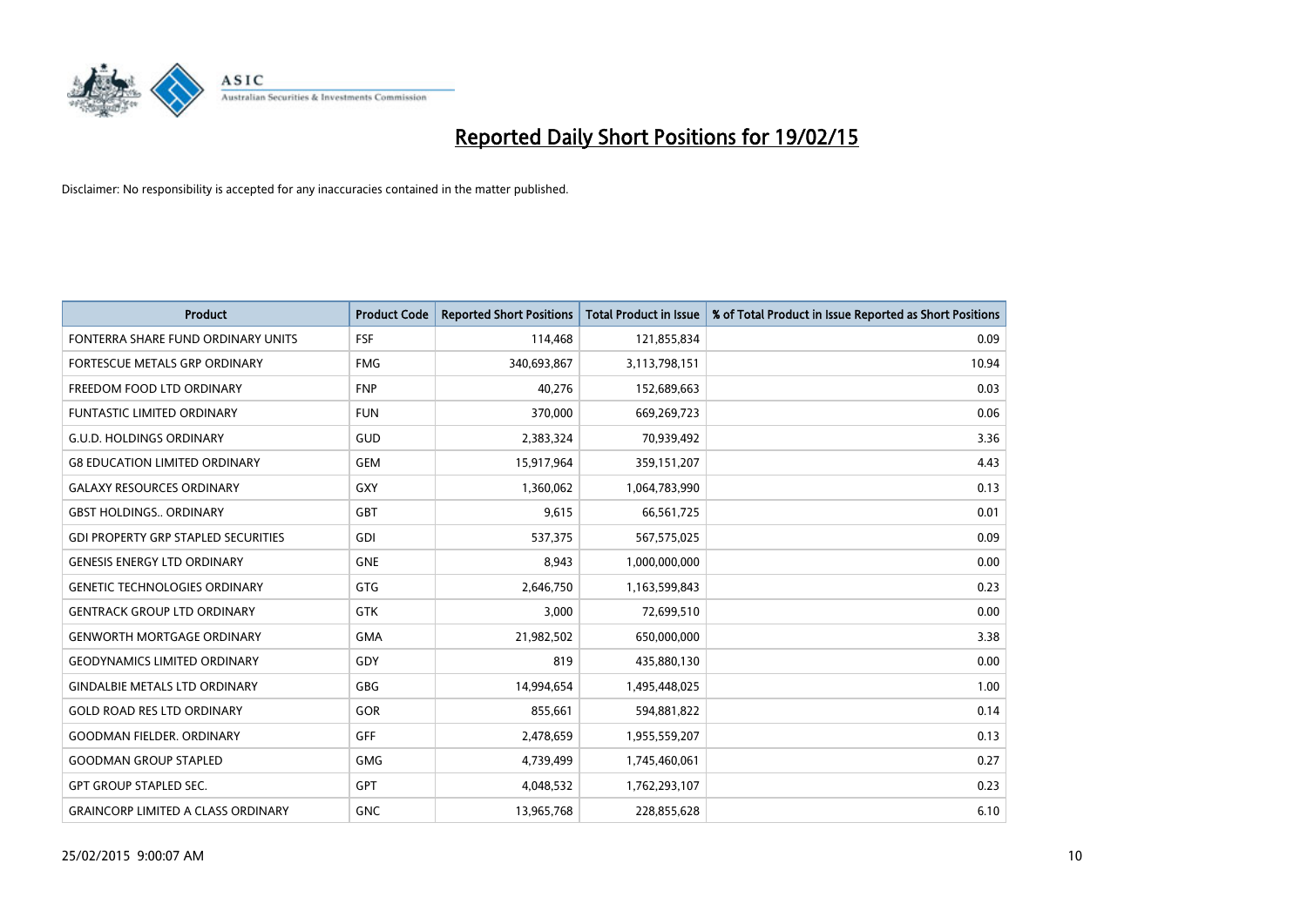

| <b>Product</b>                                   | <b>Product Code</b> | <b>Reported Short Positions</b> | <b>Total Product in Issue</b> | % of Total Product in Issue Reported as Short Positions |
|--------------------------------------------------|---------------------|---------------------------------|-------------------------------|---------------------------------------------------------|
| <b>GRANGE RESOURCES, ORDINARY</b>                | GRR                 | 693,157                         | 1,157,338,698                 | 0.06                                                    |
| <b>GREENCROSS LIMITED ORDINARY</b>               | <b>GXL</b>          | 2,385,371                       | 111,447,503                   | 2.14                                                    |
| <b>GREENLAND MIN EN LTD ORDINARY</b>             | GGG                 | 4,793,161                       | 669,389,552                   | 0.72                                                    |
| <b>GREENLAND MIN EN LTD RIGHTS 26-JUN-14</b>     | GGGR                | 3,842                           | 88,685,050                    | 0.00                                                    |
| <b>GROWTHPOINT PROPERTY ORD/UNIT STAPLED SEC</b> | GOZ                 | 711,199                         | 554,602,697                   | 0.13                                                    |
| <b>GRYPHON MINERALS LTD ORDINARY</b>             | GRY                 | 2,247,382                       | 401,290,987                   | 0.56                                                    |
| <b>GUILDFORD COAL LTD ORDINARY</b>               | <b>GUF</b>          | 49.999                          | 917,612,681                   | 0.01                                                    |
| <b>GWA GROUP LTD ORDINARY</b>                    | <b>GWA</b>          | 13,567,972                      | 306,533,770                   | 4.43                                                    |
| <b>HARVEY NORMAN ORDINARY</b>                    | <b>HVN</b>          | 34, 163, 170                    | 1,110,603,911                 | 3.08                                                    |
| HEALTHSCOPE LIMITED. ORDINARY                    | <b>HSO</b>          | 10,284,625                      | 1,732,094,838                 | 0.59                                                    |
| <b>HENDERSON GROUP CDI 1:1</b>                   | <b>HGG</b>          | 3,213,450                       | 753,392,858                   | 0.43                                                    |
| HFA HOLDINGS LIMITED ORDINARY                    | <b>HFA</b>          | 308                             | 162,147,897                   | 0.00                                                    |
| <b>HIGHLANDS PACIFIC ORDINARY</b>                | <b>HIG</b>          | 1                               | 920,577,086                   | 0.00                                                    |
| HILLGROVE RES LTD ORDINARY                       | <b>HGO</b>          | 109,596                         | 147,798,623                   | 0.07                                                    |
| <b>HILLS LTD ORDINARY</b>                        | <b>HIL</b>          | 1,741,266                       | 231,985,526                   | 0.75                                                    |
| HORIZON OIL LIMITED ORDINARY                     | <b>HZN</b>          | 45,592,077                      | 1,301,981,265                 | 3.50                                                    |
| <b>HOTEL PROPERTY STAPLED</b>                    | <b>HPI</b>          | 67,161                          | 146,105,439                   | 0.05                                                    |
| ICAR ASIA LTD ORDINARY                           | ICQ                 | 185,959                         | 217,769,656                   | 0.09                                                    |
| <b>IINET LIMITED ORDINARY</b>                    | <b>IIN</b>          | 8,357,278                       | 162,950,896                   | 5.13                                                    |
| <b>ILUKA RESOURCES ORDINARY</b>                  | ILU                 | 23,708,654                      | 418,700,517                   | 5.66                                                    |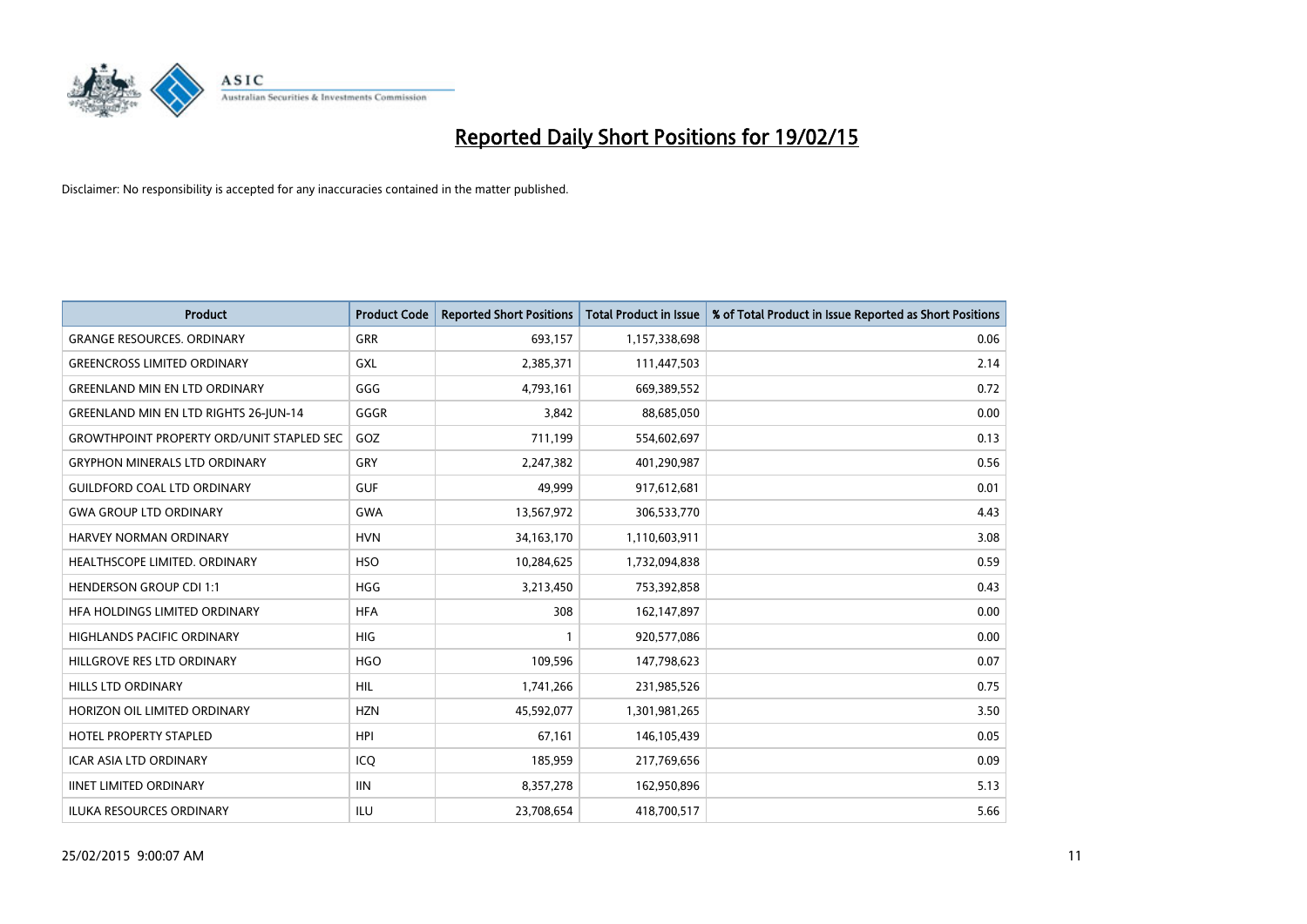

| <b>Product</b>                                | <b>Product Code</b> | <b>Reported Short Positions</b> | <b>Total Product in Issue</b> | % of Total Product in Issue Reported as Short Positions |
|-----------------------------------------------|---------------------|---------------------------------|-------------------------------|---------------------------------------------------------|
| <b>IMDEX LIMITED ORDINARY</b>                 | <b>IMD</b>          | 1,658,721                       | 216,203,136                   | 0.77                                                    |
| IMF BENTHAM LTD ORDINARY                      | IMF                 | 4,283,828                       | 166,580,957                   | 2.57                                                    |
| <b>INCITEC PIVOT ORDINARY</b>                 | IPL                 | 27,856,096                      | 1,675,621,466                 | 1.66                                                    |
| INDEPENDENCE GROUP ORDINARY                   | <b>IGO</b>          | 2,164,714                       | 234,256,573                   | 0.92                                                    |
| <b>INDUSTRIA REIT STAPLED</b>                 | <b>IDR</b>          | 702,010                         | 125,000,001                   | 0.56                                                    |
| <b>INFIGEN ENERGY STAPLED SECURITIES</b>      | <b>IFN</b>          | 3,473,913                       | 767,887,581                   | 0.45                                                    |
| <b>INFOMEDIA LTD ORDINARY</b>                 | <b>IFM</b>          | 834,997                         | 307,877,687                   | 0.27                                                    |
| <b>INGENIA GROUP STAPLED SECURITIES</b>       | <b>INA</b>          | 10,674,145                      | 878,851,910                   | 1.21                                                    |
| INSURANCE AUSTRALIA ORDINARY                  | IAG                 | 7,493,213                       | 2,341,618,048                 | 0.32                                                    |
| <b>INTREPID MINES ORDINARY</b>                | <b>IAU</b>          | 1,299,200                       | 369,869,196                   | 0.35                                                    |
| INTUERI EDU GRP LTD ORDINARY                  | IQE                 | 86                              | 100,000,000                   | 0.00                                                    |
| <b>INVESTA OFFICE FUND STAPLED SECURITIES</b> | <b>IOF</b>          | 2,310,187                       | 614,047,458                   | 0.38                                                    |
| <b>INVOCARE LIMITED ORDINARY</b>              | <b>IVC</b>          | 3,721,383                       | 110,030,298                   | 3.38                                                    |
| <b>IOOF HOLDINGS LTD ORDINARY</b>             | IFL                 | 14,302,989                      | 300,133,752                   | 4.77                                                    |
| <b>IPH LIMITED ORDINARY</b>                   | <b>IPH</b>          | 566,666                         | 157,559,499                   | 0.36                                                    |
| <b>IPROPERTY GROUP LTD ORDINARY</b>           | <b>IPP</b>          | 3,062,661                       | 186,703,204                   | 1.64                                                    |
| <b>IRESS LIMITED ORDINARY</b>                 | <b>IRE</b>          | 5,693,080                       | 159,097,319                   | 3.58                                                    |
| <b>ISELECT LTD ORDINARY</b>                   | <b>ISU</b>          | 2,069,921                       | 261,489,894                   | 0.79                                                    |
| <b>ISENTIA GROUP LTD ORDINARY</b>             | <b>ISD</b>          | 556,969                         | 200,000,001                   | 0.28                                                    |
| <b>ISENTRIC LTD. ORDINARY</b>                 | ICU                 | 39,829                          | 134,703,703                   | 0.03                                                    |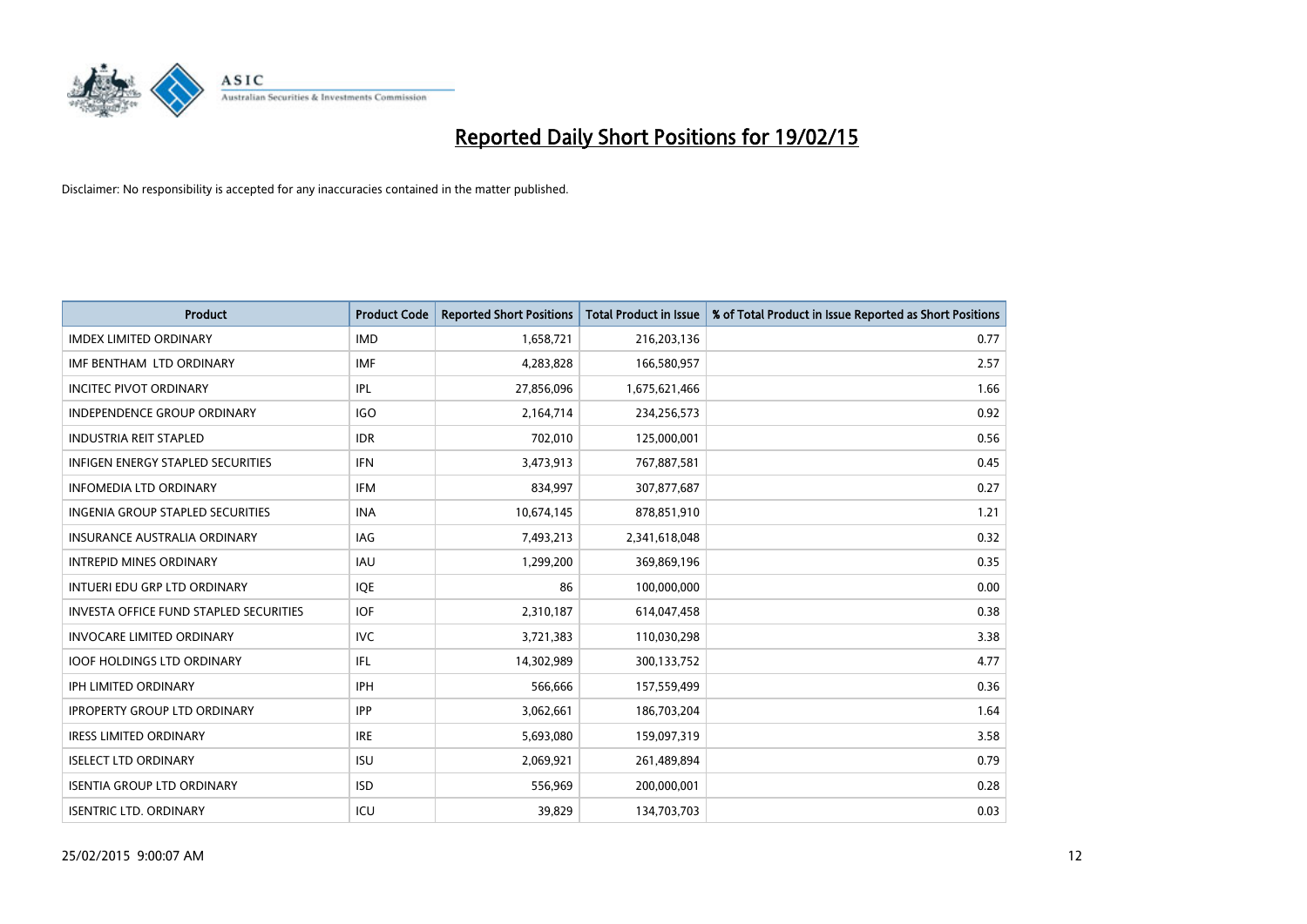

| <b>Product</b>                                  | <b>Product Code</b> | <b>Reported Short Positions</b> | <b>Total Product in Issue</b> | % of Total Product in Issue Reported as Short Positions |
|-------------------------------------------------|---------------------|---------------------------------|-------------------------------|---------------------------------------------------------|
| <b>JAMES HARDIE INDUST CHESS DEPOSITARY INT</b> | <b>IHX</b>          | 13,399,161                      | 445,256,278                   | 3.01                                                    |
| <b>JAPARA HEALTHCARE LT ORDINARY</b>            | <b>IHC</b>          | 19,610,879                      | 263,046,592                   | 7.46                                                    |
| <b>JB HI-FI LIMITED ORDINARY</b>                | <b>JBH</b>          | 10,063,299                      | 98,950,309                    | 10.17                                                   |
| KAROON GAS AUSTRALIA ORDINARY                   | <b>KAR</b>          | 23,696,377                      | 246,608,239                   | 9.61                                                    |
| KATHMANDU HOLD LTD ORDINARY                     | <b>KMD</b>          | 9,617,603                       | 201,484,583                   | 4.77                                                    |
| <b>KBL MINING LIMITED ORDINARY</b>              | <b>KBL</b>          | 1,820                           | 495,765,509                   | 0.00                                                    |
| KINGSGATE CONSOLID. ORDINARY                    | <b>KCN</b>          | 20,082,836                      | 223,584,937                   | 8.98                                                    |
| KINGSROSE MINING LTD ORDINARY                   | <b>KRM</b>          | 414,490                         | 358,611,493                   | 0.12                                                    |
| KOGI IRON LTD ORDINARY                          | KFE                 | 993,603                         | 376,669,836                   | 0.26                                                    |
| LEIGHTON HOLDINGS ORDINARY                      | LEI                 | 6,379,247                       | 338,503,563                   | 1.88                                                    |
| LEND LEASE GROUP UNIT/ORD STAPLED               | LLC                 | 2,816,351                       | 579,596,726                   | 0.49                                                    |
| LIFESTYLE COMMUNIT, ORDINARY                    | <b>LIC</b>          | 25,000                          | 101,220,131                   | 0.02                                                    |
| LIQUEFIED NATURAL ORDINARY                      | <b>LNG</b>          | 13,246,874                      | 462,643,201                   | 2.86                                                    |
| LONESTAR RESO LTD ORDINARY                      | <b>LNR</b>          | 111,417                         | 752,187,211                   | 0.01                                                    |
| LOVISA HOLDINGS LTD ORDINARY                    | LOV                 | 4,142                           | 105,000,000                   | 0.00                                                    |
| LYNAS CORPORATION ORDINARY                      | <b>LYC</b>          | 84,522,501                      | 3,370,991,332                 | 2.51                                                    |
| <b>M2 GRP LTD ORDINARY</b>                      | <b>MTU</b>          | 1,709,243                       | 181,905,060                   | 0.94                                                    |
| <b>MACA LIMITED ORDINARY</b>                    | <b>MLD</b>          | 1,172,354                       | 232,676,373                   | 0.50                                                    |
| <b>MACMAHON HOLDINGS ORDINARY</b>               | <b>MAH</b>          | 813,807                         | 1,261,699,966                 | 0.06                                                    |
| MACO ATLAS ROADS GRP ORDINARY STAPLED           | <b>MOA</b>          | 13,513,984                      | 511,538,852                   | 2.64                                                    |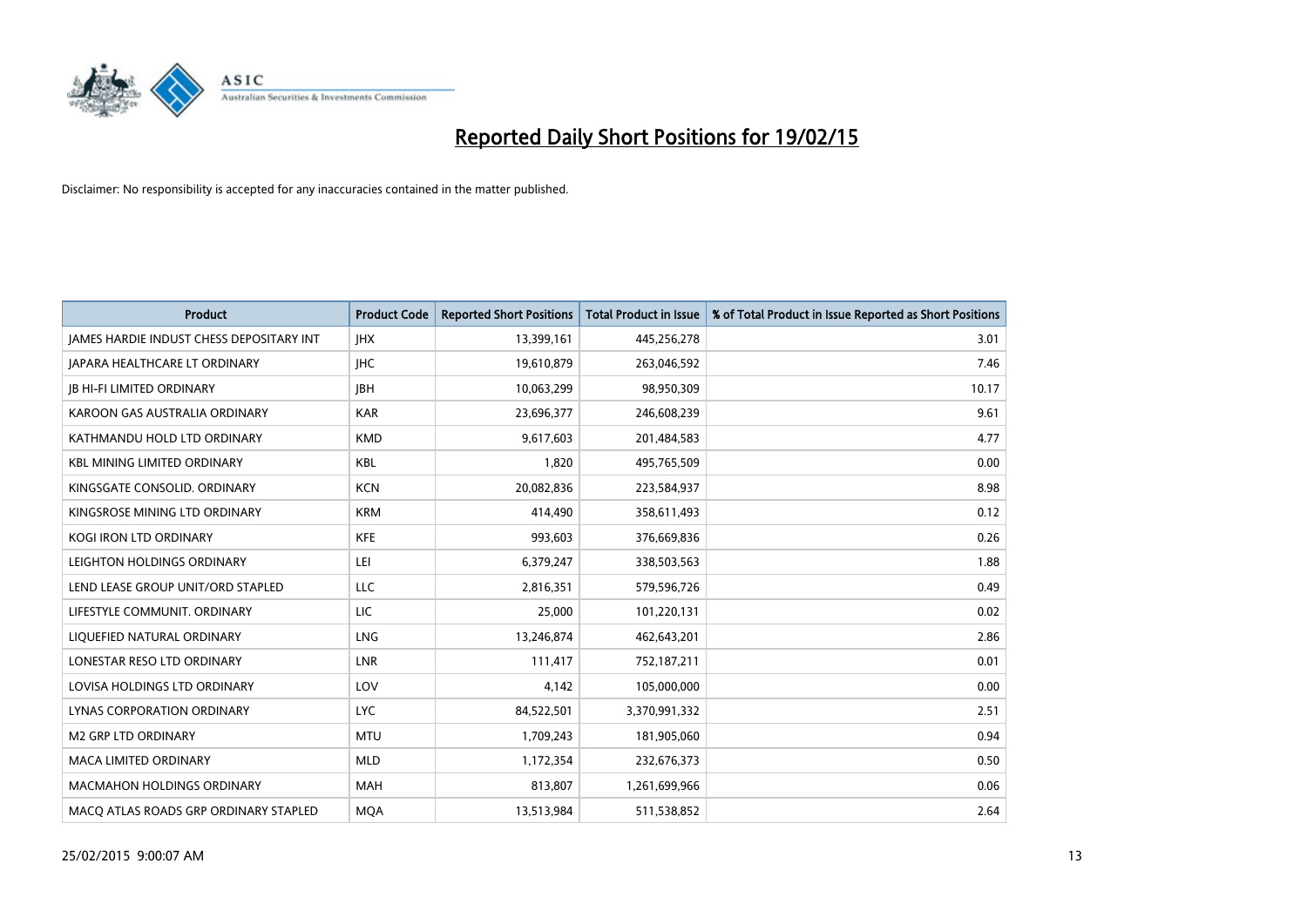

| <b>Product</b>                       | <b>Product Code</b> | <b>Reported Short Positions</b> | <b>Total Product in Issue</b> | % of Total Product in Issue Reported as Short Positions |
|--------------------------------------|---------------------|---------------------------------|-------------------------------|---------------------------------------------------------|
| MACQUARIE GROUP LTD ORDINARY         | MQG                 | 1,254,104                       | 324,342,024                   | 0.39                                                    |
| MAGELLAN FIN GRP LTD ORDINARY        | <b>MFG</b>          | 1,571,479                       | 159,818,691                   | 0.98                                                    |
| <b>MANTRA GROUP LTD ORDINARY</b>     | <b>MTR</b>          | 4,320,672                       | 249,471,229                   | 1.73                                                    |
| <b>MATRIX C &amp; E LTD ORDINARY</b> | <b>MCE</b>          | 2,544,246                       | 94,555,428                    | 2.69                                                    |
| <b>MAVERICK DRILLING ORDINARY</b>    | <b>MAD</b>          | 1,036,711                       | 545,000,115                   | 0.19                                                    |
| <b>MAXITRANS INDUSTRIES ORDINARY</b> | <b>MXI</b>          | 276,425                         | 185,075,653                   | 0.15                                                    |
| MAYNE PHARMA LTD ORDINARY            | <b>MYX</b>          | 16,526,320                      | 594,134,193                   | 2.78                                                    |
| MCMILLAN SHAKESPEARE ORDINARY        | <b>MMS</b>          | 447,460                         | 77,525,801                    | 0.58                                                    |
| <b>MCPHERSON'S LTD ORDINARY</b>      | <b>MCP</b>          | 1,228                           | 96,684,407                    | 0.00                                                    |
| MEDIBANK PRIVATE LTD ORDINARY        | <b>MPL</b>          | 23,123,530                      | 2,754,003,240                 | 0.84                                                    |
| MEDUSA MINING LTD ORDINARY           | <b>MML</b>          | 9,219,291                       | 207,794,301                   | 4.44                                                    |
| MELBOURNE IT LIMITED ORDINARY        | <b>MLB</b>          | 1,000                           | 92,944,392                    | 0.00                                                    |
| MEO AUSTRALIA LTD ORDINARY           | <b>MEO</b>          | 411,000                         | 750,488,387                   | 0.05                                                    |
| MERIDIAN ENERGY INSTALMENT RECEIPTS  | <b>MEZCA</b>        | 200,000                         | 1,255,413,626                 | 0.02                                                    |
| MESOBLAST LIMITED ORDINARY           | <b>MSB</b>          | 25,263,009                      | 324,201,029                   | 7.79                                                    |
| METALS X LIMITED ORDINARY            | <b>MLX</b>          | 130,458                         | 416,010,939                   | 0.03                                                    |
| METCASH LIMITED ORDINARY             | <b>MTS</b>          | 146,666,572                     | 928,357,876                   | 15.80                                                   |
| METMINCO LIMITED ORDINARY            | <b>MNC</b>          | 32,000                          | 1,855,516,023                 | 0.00                                                    |
| MIGHTY RIVER POWER ORDINARY          | <b>MYT</b>          | 1,758,944                       | 1,400,012,517                 | 0.13                                                    |
| MINCOR RESOURCES NL ORDINARY         | <b>MCR</b>          | 30,468                          | 188,208,274                   | 0.02                                                    |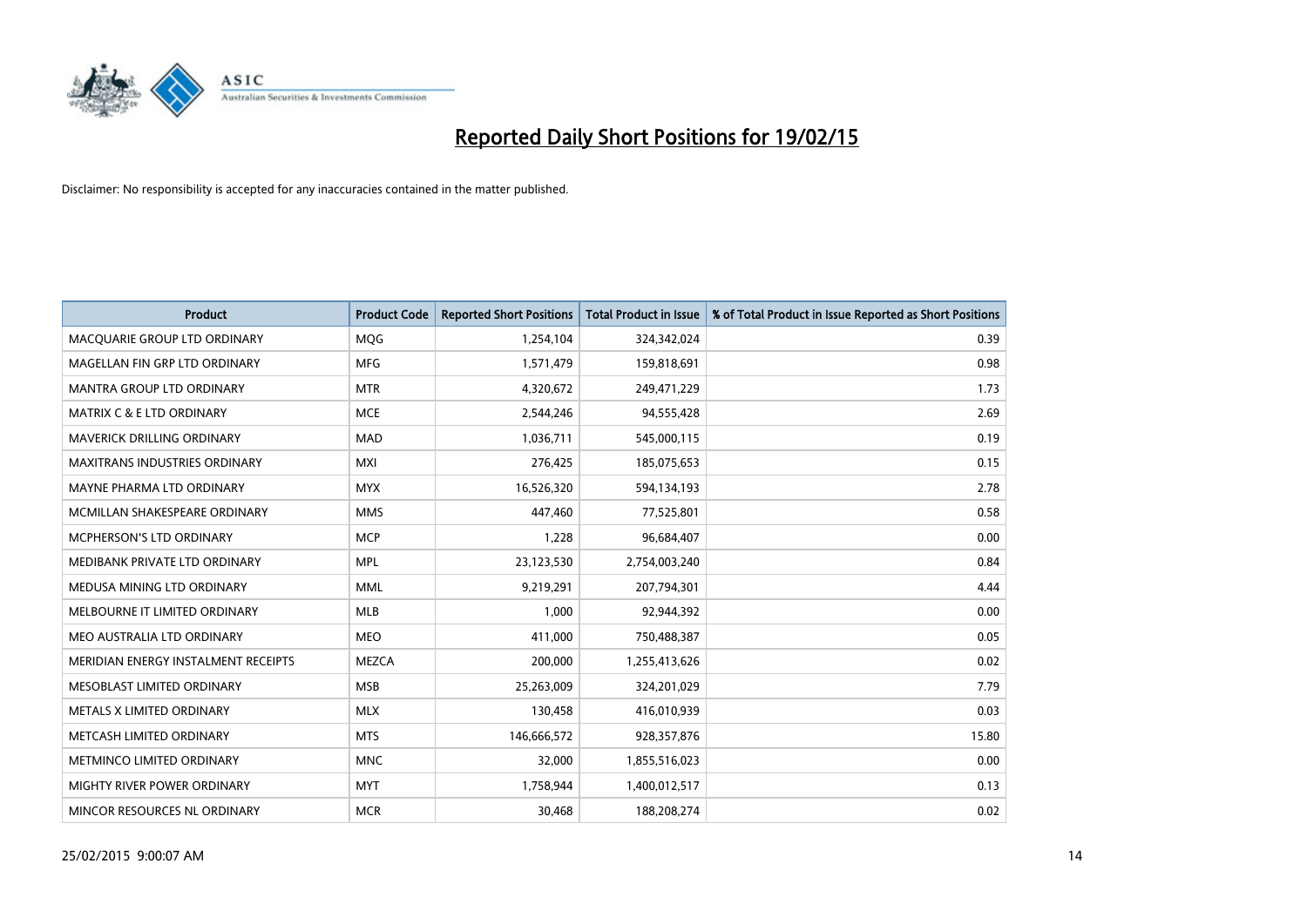

| <b>Product</b>                     | <b>Product Code</b> | <b>Reported Short Positions</b> | <b>Total Product in Issue</b> | % of Total Product in Issue Reported as Short Positions |
|------------------------------------|---------------------|---------------------------------|-------------------------------|---------------------------------------------------------|
| MINERAL DEPOSITS ORDINARY          | <b>MDL</b>          | 1,189,012                       | 103,676,341                   | 1.15                                                    |
| MINERAL RESOURCES. ORDINARY        | <b>MIN</b>          | 17,601,015                      | 187,270,274                   | 9.40                                                    |
| MIRABELA NICKEL LTD ORDINARY       | <b>MBN</b>          | 2,012,125                       | 929,710,216                   | 0.22                                                    |
| MIRVAC GROUP STAPLED SECURITIES    | <b>MGR</b>          | 11,517,793                      | 3,697,197,370                 | 0.31                                                    |
| MMAOFFSHOR ORDINARY                | <b>MRM</b>          | 26,965,330                      | 368,666,221                   | 7.31                                                    |
| MOLOPO ENERGY LTD ORDINARY         | <b>MPO</b>          | 30,833                          | 248,832,798                   | 0.01                                                    |
| <b>MONADELPHOUS GROUP ORDINARY</b> | <b>MND</b>          | 7,790,052                       | 92,998,380                    | 8.38                                                    |
| MONASH IVF GROUP LTD ORDINARY      | <b>MVF</b>          | 1,074,583                       | 231,081,089                   | 0.47                                                    |
| MORTGAGE CHOICE LTD ORDINARY       | <b>MOC</b>          | 51,494                          | 124,216,248                   | 0.04                                                    |
| <b>MOUNT GIBSON IRON ORDINARY</b>  | MGX                 | 67,849,585                      | 1,090,805,085                 | 6.22                                                    |
| MULTIPLEX SITES SITES              | <b>MXUPA</b>        | 2,170                           | 4,500,000                     | 0.05                                                    |
| MYER HOLDINGS LTD ORDINARY         | <b>MYR</b>          | 116,780,974                     | 585,689,551                   | 19.94                                                   |
| NANOSONICS LIMITED ORDINARY        | <b>NAN</b>          | 2,560,413                       | 264,362,826                   | 0.97                                                    |
| NATIONAL AUST. BANK ORDINARY       | <b>NAB</b>          | 11,426,385                      | 2,419,353,823                 | 0.47                                                    |
| NATIONAL STORAGE STAPLED           | <b>NSR</b>          | 1,536,133                       | 295,631,660                   | 0.52                                                    |
| NAVITAS LIMITED ORDINARY           | <b>NVT</b>          | 2,874,383                       | 376,037,813                   | 0.76                                                    |
| NEARMAP LTD ORDINARY               | <b>NEA</b>          | 2,284,245                       | 348,196,101                   | 0.66                                                    |
| NEOMETALS LTD ORDINARY             | <b>NMT</b>          | 1,015                           | 502,212,757                   | 0.00                                                    |
| NEON ENERGY LIMITED ORDINARY       | <b>NEN</b>          | 13,244                          | 553,037,848                   | 0.00                                                    |
| NEW HOPE CORPORATION ORDINARY      | <b>NHC</b>          | 987,972                         | 830,999,449                   | 0.12                                                    |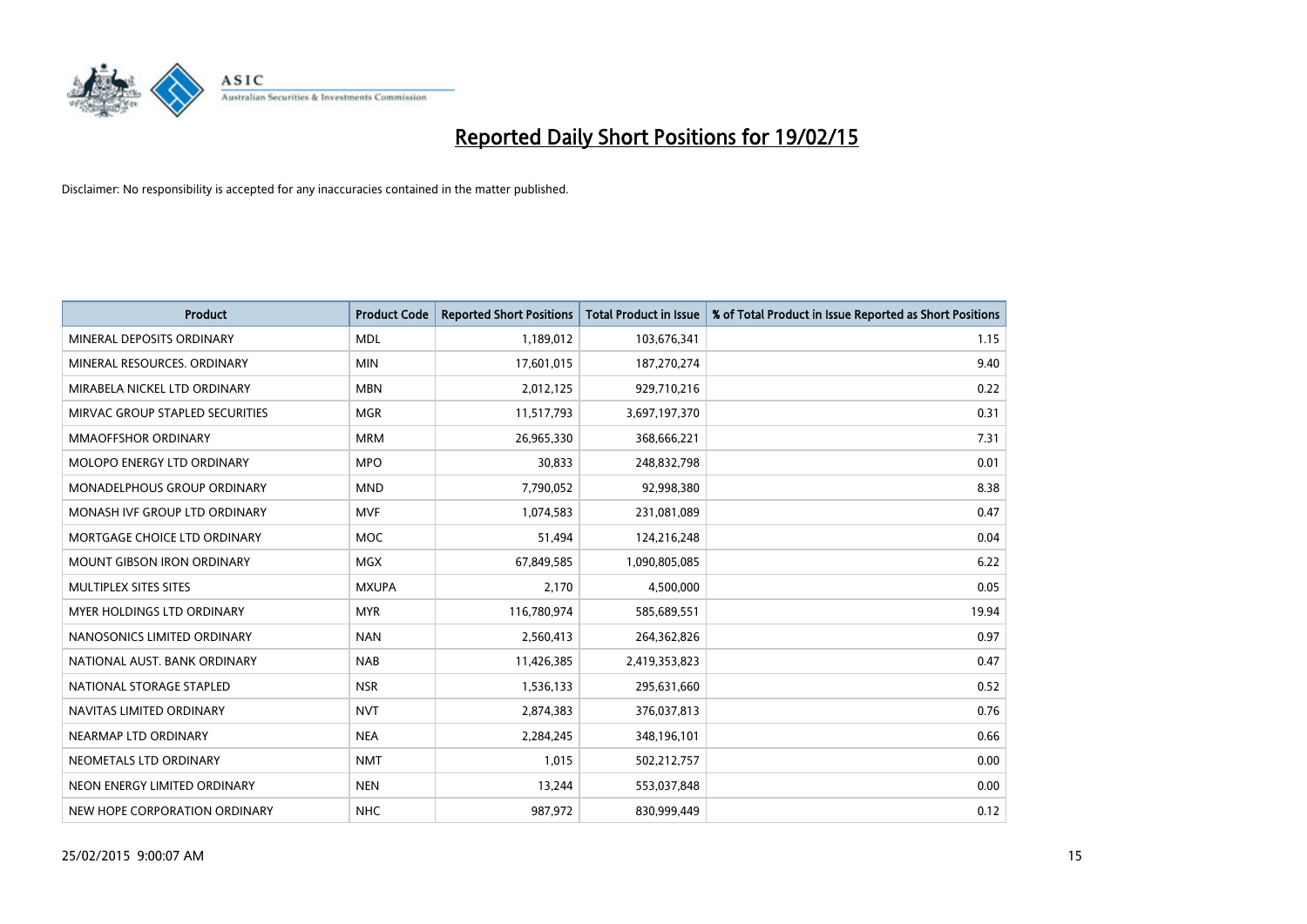

| <b>Product</b>                         | <b>Product Code</b> | <b>Reported Short Positions</b> | <b>Total Product in Issue</b> | % of Total Product in Issue Reported as Short Positions |
|----------------------------------------|---------------------|---------------------------------|-------------------------------|---------------------------------------------------------|
| NEWCREST MINING ORDINARY               | <b>NCM</b>          | 8,273,183                       | 766,510,971                   | 1.08                                                    |
| NEWS CORP A NON-VOTING CDI             | <b>NWSLV</b>        | 121,900                         | 2,513,551                     | 4.85                                                    |
| NEWS CORP B VOTING CDI                 | <b>NWS</b>          | 2,119,211                       | 39,943,353                    | 5.31                                                    |
| NEWSAT LIMITED ORDINARY                | <b>NWT</b>          | 6,352,709                       | 643,874,841                   | 0.99                                                    |
| NEXTDC LIMITED ORDINARY                | <b>NXT</b>          | 19,576,407                      | 193,154,486                   | 10.14                                                   |
| NEXUS ENERGY LIMITED ORDINARY          | <b>NXS</b>          | 58,176                          | 1,330,219,459                 | 0.00                                                    |
| NIB HOLDINGS LIMITED ORDINARY          | <b>NHF</b>          | 159,786                         | 439,004,182                   | 0.04                                                    |
| NINE ENTERTAINMENT ORDINARY            | <b>NEC</b>          | 19,703,253                      | 940,295,023                   | 2.10                                                    |
| NOBLE MINERAL RES ORDINARY             | <b>NMG</b>          | 2,365,726                       | 666,397,952                   | 0.36                                                    |
| NORTHERN IRON LTD ORDINARY             | <b>NFE</b>          | 10,000                          | 484,405,314                   | 0.00                                                    |
| NORTHERN STAR ORDINARY                 | <b>NST</b>          | 7,838,328                       | 592,256,718                   | 1.32                                                    |
| NOVION PROPERTY GRP STAPLED SECURITIES | <b>NVN</b>          | 39,411,878                      | 3,050,627,717                 | 1.29                                                    |
| NRW HOLDINGS LIMITED ORDINARY          | <b>NWH</b>          | 16,600,323                      | 278,888,011                   | 5.95                                                    |
| NUFARM LIMITED ORDINARY                | <b>NUF</b>          | 7,568,238                       | 264,948,132                   | 2.86                                                    |
| NUPLEX INDUSTRIES ORDINARY             | <b>NPX</b>          | 1,000                           | 198,125,827                   | 0.00                                                    |
| OCEANAGOLD CORP. CHESS DEPOSITARY INT  | <b>OGC</b>          | 461,819                         | 301,520,186                   | 0.15                                                    |
| OIL SEARCH LTD ORDINARY                | OSH                 | 26,198,838                      | 1,522,692,587                 | 1.72                                                    |
| OM HOLDINGS LIMITED ORDINARY           | OMH                 | 58,082                          | 733,423,337                   | 0.01                                                    |
| OOH!MEDIA LIMITED ORDINARY             | <b>OML</b>          | 617,955                         | 149,882,534                   | 0.41                                                    |
| ORICA LIMITED ORDINARY                 | ORI                 | 31,503,901                      | 372,743,291                   | 8.45                                                    |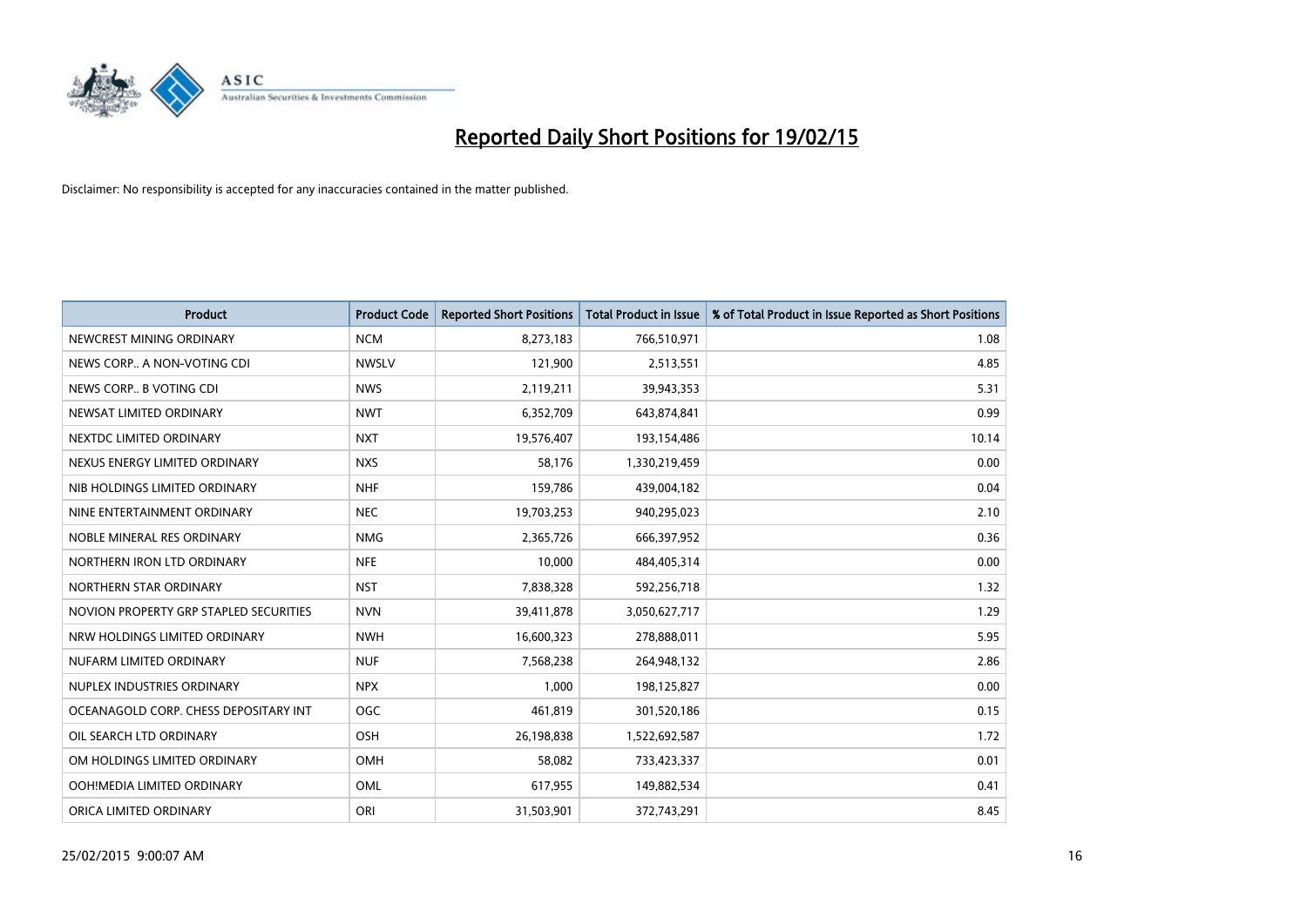

| <b>Product</b>                    | <b>Product Code</b> | <b>Reported Short Positions</b> | <b>Total Product in Issue</b> | % of Total Product in Issue Reported as Short Positions |
|-----------------------------------|---------------------|---------------------------------|-------------------------------|---------------------------------------------------------|
| ORIGIN ENERGY ORDINARY            | <b>ORG</b>          | 12,115,454                      | 1,106,314,634                 | 1.10                                                    |
| OROCOBRE LIMITED ORDINARY         | <b>ORE</b>          | 3,502,129                       | 147,360,623                   | 2.38                                                    |
| ORORA LIMITED ORDINARY            | <b>ORA</b>          | 1,880,365                       | 1,206,684,923                 | 0.16                                                    |
| OROTONGROUP LIMITED ORDINARY      | ORL                 | 74,767                          | 40,880,902                    | 0.18                                                    |
| OZ MINERALS ORDINARY              | OZL                 | 4,898,353                       | 303,470,022                   | 1.61                                                    |
| <b>OZFOREX GROUP LTD ORDINARY</b> | <b>OFX</b>          | 9,386,834                       | 240,000,000                   | 3.91                                                    |
| PACIFIC BRANDS ORDINARY           | <b>PBG</b>          | 87,074,391                      | 917,226,291                   | 9.49                                                    |
| PACIFIC SMILES GRP ORDINARY       | <b>PSQ</b>          | 133,000                         | 151,993,395                   | 0.09                                                    |
| PACT GROUP HLDGS LTD ORDINARY     | <b>PGH</b>          | 917,303                         | 294,145,019                   | 0.31                                                    |
| PALADIN ENERGY LTD ORDINARY       | <b>PDN</b>          | 77,640,274                      | 1,666,927,668                 | 4.66                                                    |
| PANAUST LIMITED ORDINARY          | <b>PNA</b>          | 3,822,366                       | 637,071,326                   | 0.60                                                    |
| PANORAMIC RESOURCES ORDINARY      | PAN                 | 1,829,284                       | 321,424,015                   | 0.57                                                    |
| PANTERRA GOLD LTD ORDINARY        | PGI                 | $\mathbf{1}$                    | 84,812,720                    | 0.00                                                    |
| PAPERLINX LIMITED ORDINARY        | <b>PPX</b>          | 57,743                          | 665, 181, 261                 | 0.01                                                    |
| PATTIES FOODS LTD ORDINARY        | PFL                 | 5,379                           | 139,234,153                   | 0.00                                                    |
| PEET LIMITED ORDINARY             | <b>PPC</b>          | 11,417                          | 484,853,684                   | 0.00                                                    |
| PERPETUAL LIMITED ORDINARY        | <b>PPT</b>          | 1,161,592                       | 46,574,426                    | 2.49                                                    |
| PERSEUS MINING LTD ORDINARY       | <b>PRU</b>          | 15,669,602                      | 526,656,401                   | 2.98                                                    |
| PHARMAXIS LTD ORDINARY            | <b>PXS</b>          | 8,777                           | 310,621,349                   | 0.00                                                    |
| PLATINUM ASSET ORDINARY           | <b>PTM</b>          | 1,002,006                       | 581,895,380                   | 0.17                                                    |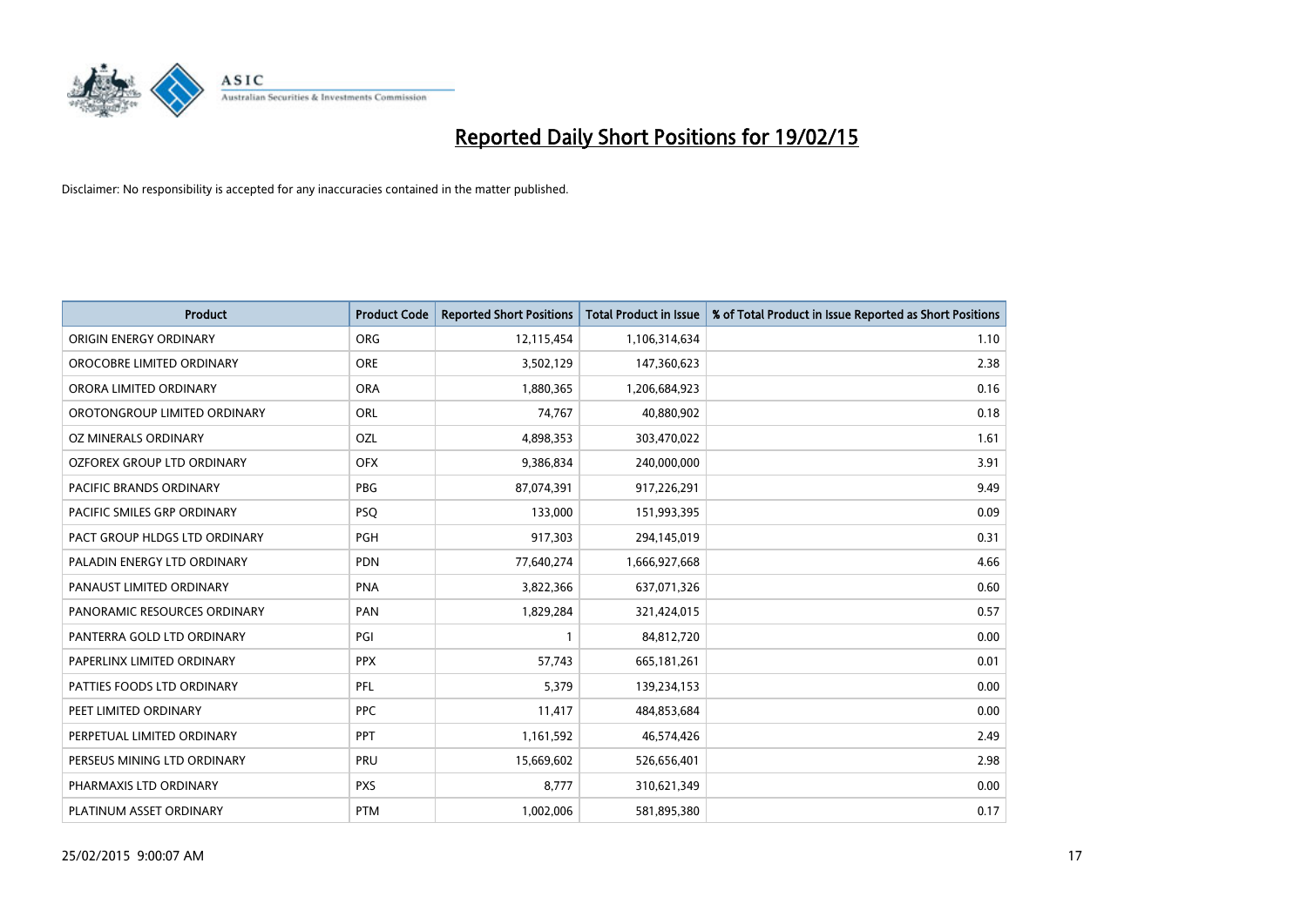

| <b>Product</b>                    | <b>Product Code</b> | <b>Reported Short Positions</b> | <b>Total Product in Issue</b> | % of Total Product in Issue Reported as Short Positions |
|-----------------------------------|---------------------|---------------------------------|-------------------------------|---------------------------------------------------------|
| PLATINUM AUSTRALIA ORDINARY       | <b>PLA</b>          | 836,127                         | 504,968,043                   | 0.17                                                    |
| PLATINUM CAPITAL LTD ORDINARY     | <b>PMC</b>          | 193,943                         | 232,190,254                   | 0.08                                                    |
| PMP LIMITED ORDINARY              | <b>PMP</b>          | 27,581                          | 323,781,124                   | 0.01                                                    |
| POSEIDON NICK LTD ORDINARY        | <b>POS</b>          | 1,716,313                       | 683,588,322                   | 0.25                                                    |
| PRANA BIOTECHNOLOGY ORDINARY      | PBT                 | 2,256,867                       | 488,936,960                   | 0.46                                                    |
| PREMIER INVESTMENTS ORDINARY      | <b>PMV</b>          | 650,532                         | 155,900,075                   | 0.42                                                    |
| PRIMA BIOMED LTD ORDINARY         | <b>PRR</b>          | 390,345                         | 1,389,839,964                 | 0.03                                                    |
| PRIMARY HEALTH CARE ORDINARY      | <b>PRY</b>          | 46,905,367                      | 512,130,550                   | 9.16                                                    |
| PRIME MEDIA GRP LTD ORDINARY      | <b>PRT</b>          | 1,141,487                       | 366,330,303                   | 0.31                                                    |
| PROGRAMMED ORDINARY               | <b>PRG</b>          | 471,701                         | 118,651,911                   | 0.40                                                    |
| PROMESA LIMITED ORDINARY          | <b>PRA</b>          | 1,848,713                       | 384,412,465                   | 0.48                                                    |
| PURA VIDA ENERGY NL ORDINARY      | <b>PVD</b>          | 1,258,063                       | 135,404,383                   | 0.93                                                    |
| <b>QANTAS AIRWAYS ORDINARY</b>    | QAN                 | 1,228,061                       | 2,196,330,250                 | 0.06                                                    |
| OBE INSURANCE GROUP ORDINARY      | <b>OBE</b>          | 13,752,787                      | 1,364,945,301                 | 1.01                                                    |
| <b>QUBE HOLDINGS LTD ORDINARY</b> | <b>QUB</b>          | 4,183,735                       | 1,054,428,076                 | 0.40                                                    |
| QUICKSTEP HOLDINGS ORDINARY       | OHL                 | 50,000                          | 397,679,021                   | 0.01                                                    |
| RAMSAY HEALTH CARE ORDINARY       | <b>RHC</b>          | 458,111                         | 202,081,252                   | 0.23                                                    |
| RCG CORPORATION LTD ORDINARY      | <b>RCG</b>          | 261,165                         | 268,408,625                   | 0.10                                                    |
| <b>RCR TOMLINSON ORDINARY</b>     | <b>RCR</b>          | 724,810                         | 138,745,453                   | 0.52                                                    |
| <b>REA GROUP ORDINARY</b>         | <b>REA</b>          | 1,827,744                       | 131,714,699                   | 1.39                                                    |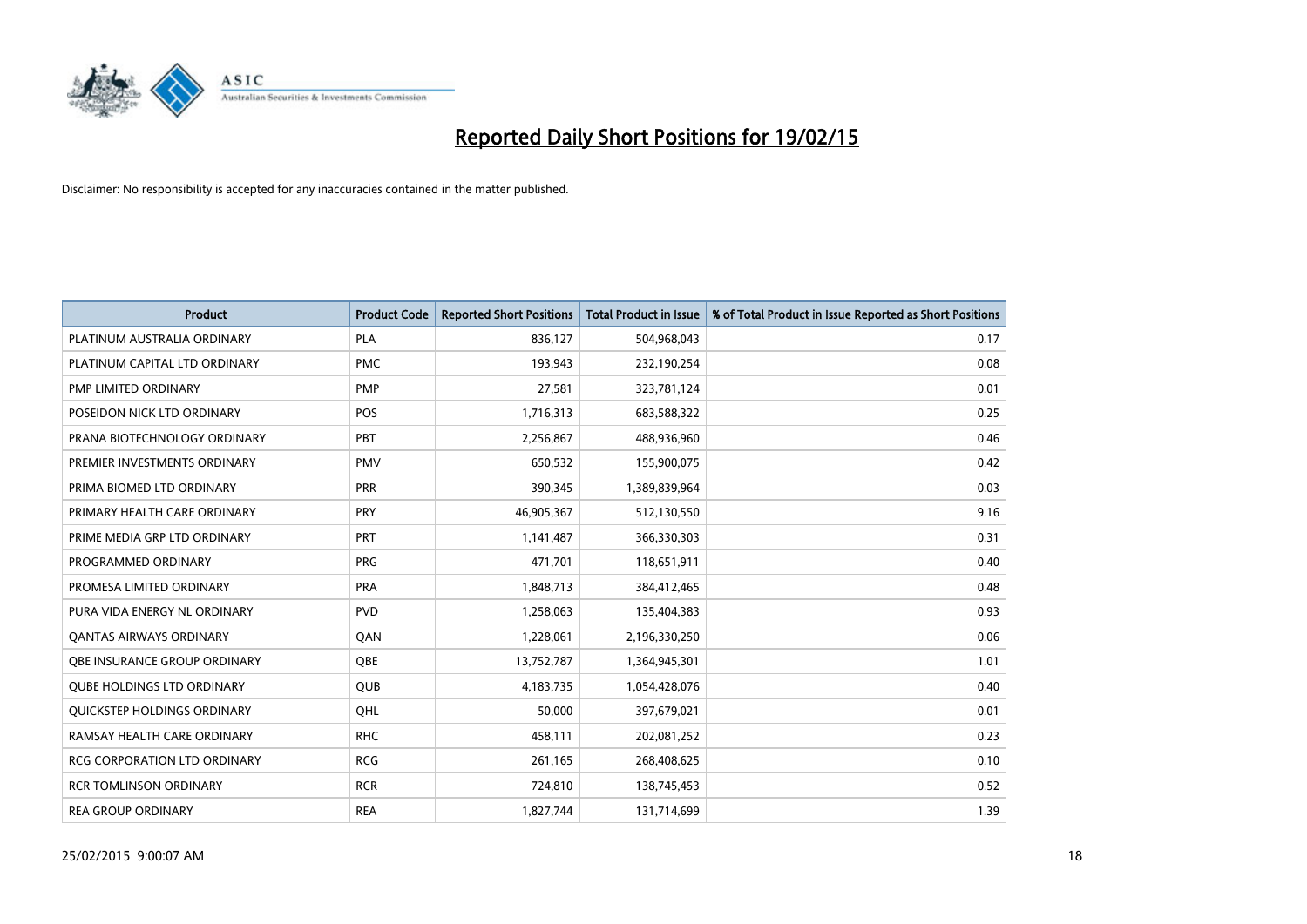

| <b>Product</b>                      | <b>Product Code</b> | <b>Reported Short Positions</b> | <b>Total Product in Issue</b> | % of Total Product in Issue Reported as Short Positions |
|-------------------------------------|---------------------|---------------------------------|-------------------------------|---------------------------------------------------------|
| RECALL HOLDINGS LTD ORDINARY        | <b>REC</b>          | 657,309                         | 313,674,711                   | 0.21                                                    |
| <b>RECKON LIMITED ORDINARY</b>      | <b>RKN</b>          | 1,455,593                       | 112,084,762                   | 1.30                                                    |
| RED 5 LIMITED ORDINARY              | <b>RED</b>          | 174,739                         | 759,451,008                   | 0.02                                                    |
| RED FORK ENERGY ORDINARY            | <b>RFE</b>          | 112,160                         | 501,051,719                   | 0.02                                                    |
| REDBANK ENERGY LTD ORDINARY         | <b>AEJ</b>          | 13                              | 786,287                       | 0.00                                                    |
| REGIONAL EXPRESS ORDINARY           | <b>REX</b>          | 34,548                          | 110,154,375                   | 0.03                                                    |
| REGIS HEALTHCARE LTD ORDINARY       | <b>REG</b>          | 830,694                         | 300,345,797                   | 0.28                                                    |
| REGIS RESOURCES ORDINARY            | <b>RRL</b>          | 32,166,565                      | 499,781,595                   | 6.44                                                    |
| RESMED INC CDI 10:1                 | <b>RMD</b>          | 5,973,048                       | 1,403,838,170                 | 0.43                                                    |
| <b>RESOLUTE MINING ORDINARY</b>     | <b>RSG</b>          | 3,993,641                       | 641,189,223                   | 0.62                                                    |
| <b>RESOURCE GENERATION ORDINARY</b> | <b>RES</b>          |                                 | 581,380,338                   | 0.00                                                    |
| RETAIL FOOD GROUP ORDINARY          | <b>RFG</b>          | 4,938,421                       | 159,386,728                   | 3.10                                                    |
| REX MINERALS LIMITED ORDINARY       | <b>RXM</b>          | 818,031                         | 220,519,784                   | 0.37                                                    |
| <b>RIDLEY CORPORATION ORDINARY</b>  | <b>RIC</b>          | 10,997                          | 307,817,071                   | 0.00                                                    |
| RIO TINTO LIMITED ORDINARY          | <b>RIO</b>          | 6,973,928                       | 435,758,720                   | 1.60                                                    |
| ROC OIL COMPANY ORDINARY            | <b>ROC</b>          | 359,692                         | 687,618,400                   | 0.05                                                    |
| ROX RESOURCES ORDINARY              | <b>RXL</b>          | 5,523,255                       | 849,673,095                   | 0.65                                                    |
| ROYAL WOLF HOLDINGS ORDINARY        | <b>RWH</b>          | 181,790                         | 100,387,052                   | 0.18                                                    |
| SAI GLOBAL LIMITED ORDINARY         | SAI                 | 1,014,278                       | 211,761,727                   | 0.48                                                    |
| SALMAT LIMITED ORDINARY             | <b>SLM</b>          | 102,029                         | 159,812,799                   | 0.06                                                    |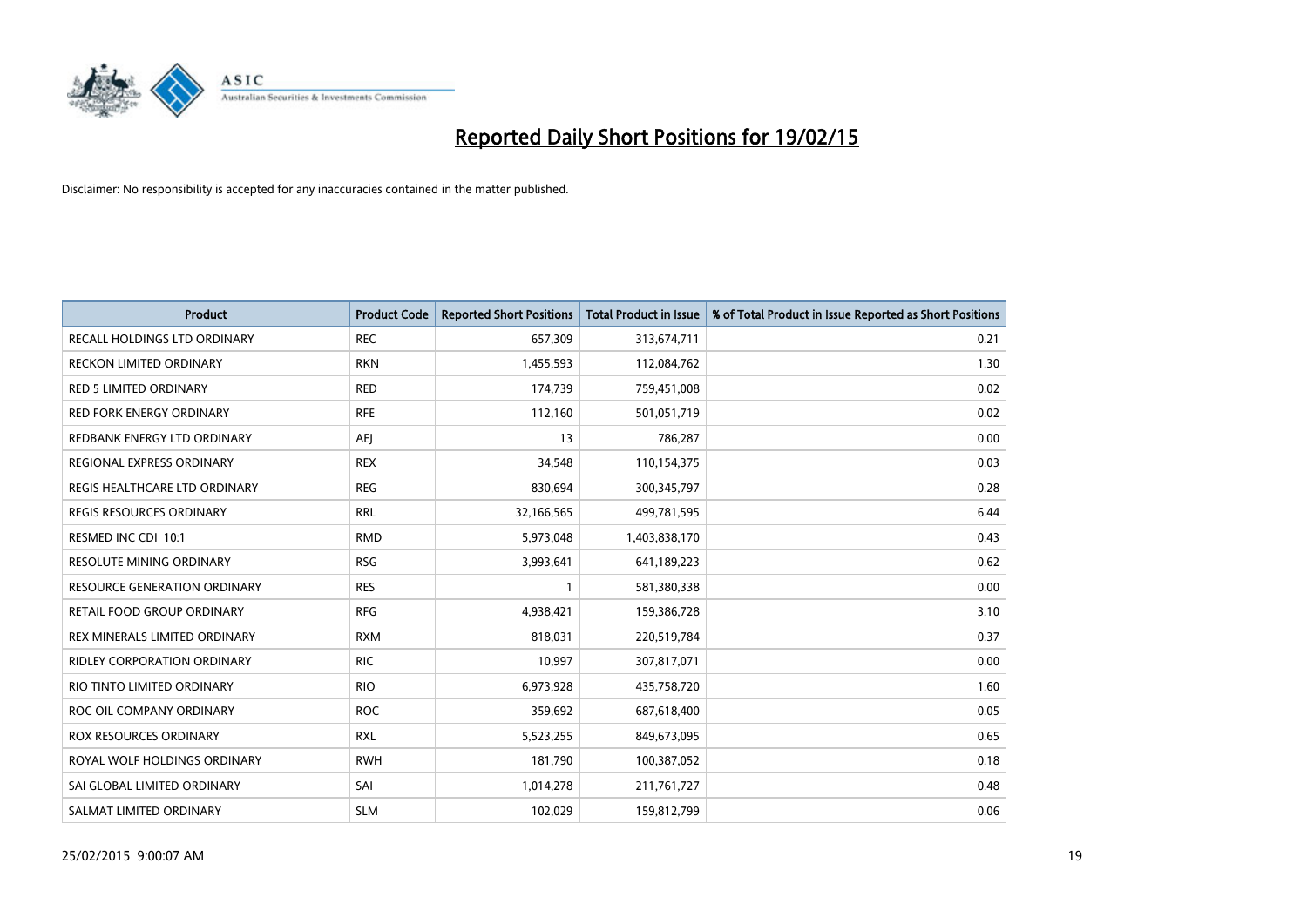

| <b>Product</b>                               | <b>Product Code</b> | <b>Reported Short Positions</b> | <b>Total Product in Issue</b> | % of Total Product in Issue Reported as Short Positions |
|----------------------------------------------|---------------------|---------------------------------|-------------------------------|---------------------------------------------------------|
| SAMSON OIL & GAS LTD ORDINARY                | SSN                 | 1,973,520                       | 2,837,782,022                 | 0.07                                                    |
| SANDFIRE RESOURCES ORDINARY                  | <b>SFR</b>          | 2,863,818                       | 156,428,011                   | 1.83                                                    |
| <b>SANTOS LTD ORDINARY</b>                   | <b>STO</b>          | 16,734,405                      | 982,317,364                   | 1.70                                                    |
| SARACEN MINERAL ORDINARY                     | <b>SAR</b>          | 1,716,714                       | 792,784,738                   | 0.22                                                    |
| <b>SCA PROPERTY GROUP STAPLED SECURITIES</b> | <b>SCP</b>          | 18,562,641                      | 650,839,582                   | 2.85                                                    |
| <b>SCENTRE GRP STAPLED</b>                   | <b>SCG</b>          | 21,078,128                      | 5,324,296,678                 | 0.40                                                    |
| SEDGMAN LIMITED ORDINARY                     | SDM                 | 1,128,550                       | 227,059,277                   | 0.50                                                    |
| SEEK LIMITED ORDINARY                        | <b>SEK</b>          | 11,673,313                      | 342,622,917                   | 3.41                                                    |
| SELECT HARVESTS ORDINARY                     | SHV                 | 1,138,459                       | 70,940,874                    | 1.60                                                    |
| SENEX ENERGY LIMITED ORDINARY                | <b>SXY</b>          | 100,600,752                     | 1,149,657,377                 | 8.75                                                    |
| SERVICE STREAM ORDINARY                      | SSM                 | 30                              | 386,389,873                   | 0.00                                                    |
| SEVEN GROUP HOLDINGS ORDINARY                | <b>SVW</b>          | 9,585,822                       | 296,260,281                   | 3.24                                                    |
| SEVEN WEST MEDIA LTD ORDINARY                | <b>SWM</b>          | 32,035,368                      | 999,160,872                   | 3.21                                                    |
| SEYMOUR WHYTE LTD ORDINARY                   | SWL                 | 45,732                          | 87,647,595                    | 0.05                                                    |
| SG FLEET GROUP LTD ORDINARY                  | SGF                 | 500,000                         | 242,691,826                   | 0.21                                                    |
| SHINE CORPORATE ORDINARY                     | SHI                 | 38,560                          | 172,400,081                   | 0.02                                                    |
| SIGMA PHARMACEUTICAL ORDINARY                | <b>SIP</b>          | 21,807,318                      | 1,093,424,867                 | 1.99                                                    |
| SILEX SYSTEMS ORDINARY                       | <b>SLX</b>          | 6,921,668                       | 170,467,339                   | 4.06                                                    |
| SILVER CHEF LIMITED ORDINARY                 | <b>SIV</b>          | 11,146                          | 29,640,865                    | 0.04                                                    |
| SILVER LAKE RESOURCE ORDINARY                | <b>SLR</b>          | 18,445,474                      | 503,233,971                   | 3.67                                                    |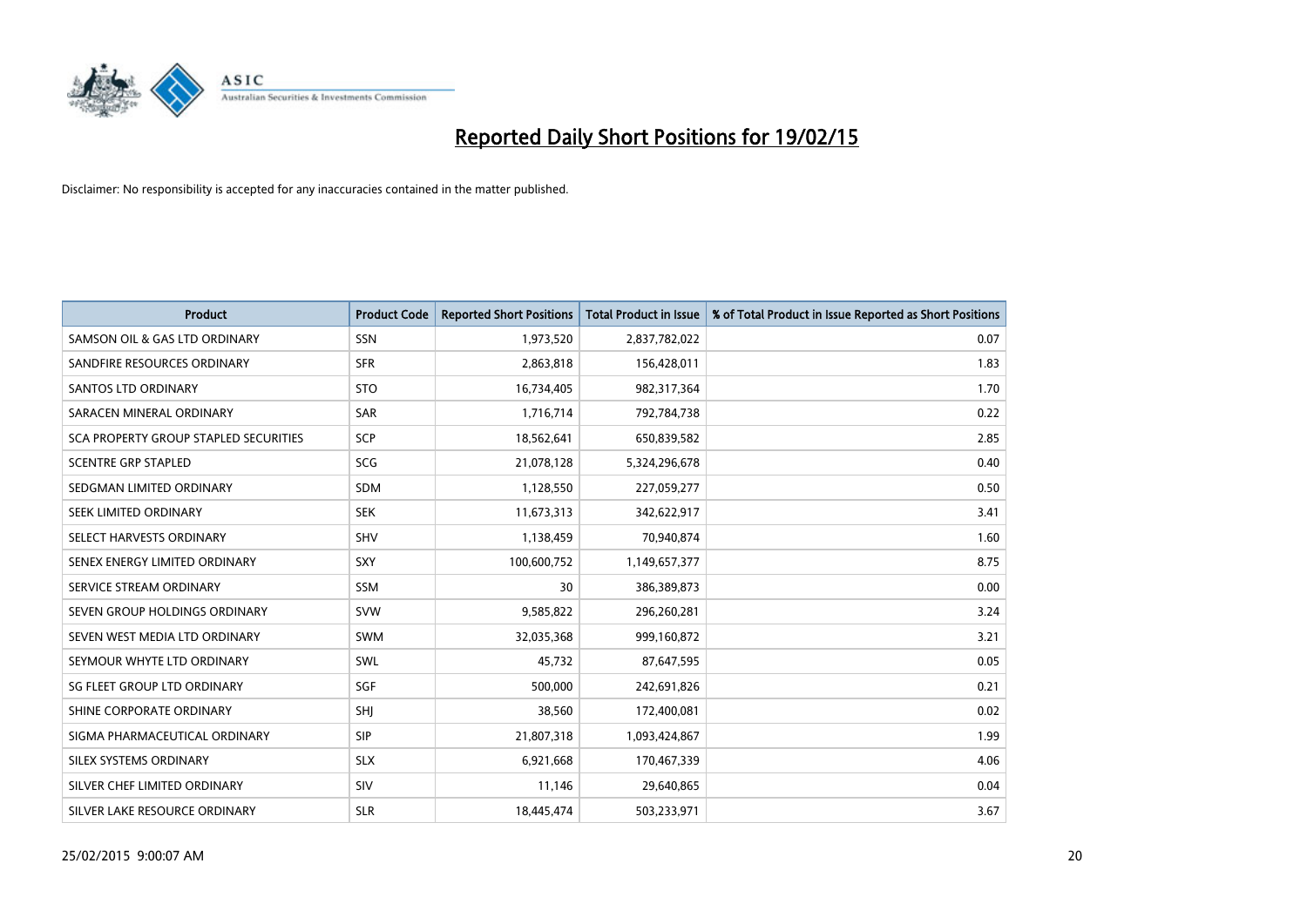

| <b>Product</b>                           | <b>Product Code</b> | <b>Reported Short Positions</b> | <b>Total Product in Issue</b> | % of Total Product in Issue Reported as Short Positions |
|------------------------------------------|---------------------|---------------------------------|-------------------------------|---------------------------------------------------------|
| SIMONDS GRP LTD ORDINARY                 | <b>SIO</b>          | 656,557                         | 151,412,268                   | 0.43                                                    |
| SIMS METAL MGMT LTD ORDINARY             | <b>SGM</b>          | 18,473,669                      | 204,696,717                   | 9.02                                                    |
| SINGAPORE TELECOMM. CHESS DEPOSITARY INT | SGT                 | 7,483,195                       | 127,005,879                   | 5.89                                                    |
| SINO GAS ENERGY ORDINARY                 | <b>SEH</b>          | 11,311,056                      | 1,544,247,358                 | 0.73                                                    |
| SIRIUS RESOURCES NL ORDINARY             | <b>SIR</b>          | 17,338,315                      | 341,638,269                   | 5.08                                                    |
| SIRTEX MEDICAL ORDINARY                  | <b>SRX</b>          | 64,304                          | 56,530,231                    | 0.11                                                    |
| SKILLED GROUP LTD ORDINARY               | <b>SKE</b>          | 6,688,743                       | 235,753,791                   | 2.84                                                    |
| SKY NETWORK ORDINARY                     | <b>SKT</b>          | 1,540,009                       | 389,139,785                   | 0.40                                                    |
| SKYCITY ENT GRP LTD ORDINARY             | <b>SKC</b>          | 10,238,729                      | 587,472,741                   | 1.74                                                    |
| <b>SLATER &amp; GORDON ORDINARY</b>      | SGH                 | 4,963,342                       | 208,695,621                   | 2.38                                                    |
| SMS MANAGEMENT. ORDINARY                 | SMX                 | 1,398,748                       | 69,318,017                    | 2.02                                                    |
| SONIC HEALTHCARE ORDINARY                | <b>SHL</b>          | 4,512,043                       | 401,401,556                   | 1.12                                                    |
| SOUL PATTINSON (W.H) ORDINARY            | SOL                 | 30,429                          | 239,395,320                   | 0.01                                                    |
| SPARK INFRASTRUCTURE STAPLED US PROHIBT. | SKI                 | 31,567,214                      | 1,466,360,128                 | 2.15                                                    |
| SPARK NEW ZEALAND ORDINARY               | <b>SPK</b>          | 10,256,409                      | 1,834,775,347                 | 0.56                                                    |
| SPDR 200 FUND ETF UNITS                  | <b>STW</b>          | 11,803                          | 47,705,598                    | 0.02                                                    |
| SPECIALTY FASHION ORDINARY               | <b>SFH</b>          | 31,994                          | 192,236,121                   | 0.02                                                    |
| SPOTLESS GRP HLD LTD ORDINARY            | <b>SPO</b>          | 29,268,768                      | 1,098,290,178                 | 2.66                                                    |
| ST BARBARA LIMITED ORDINARY              | <b>SBM</b>          | 7,390,171                       | 495,102,525                   | 1.49                                                    |
| STARPHARMA HOLDINGS ORDINARY             | SPL                 | 9,146,671                       | 319,138,501                   | 2.87                                                    |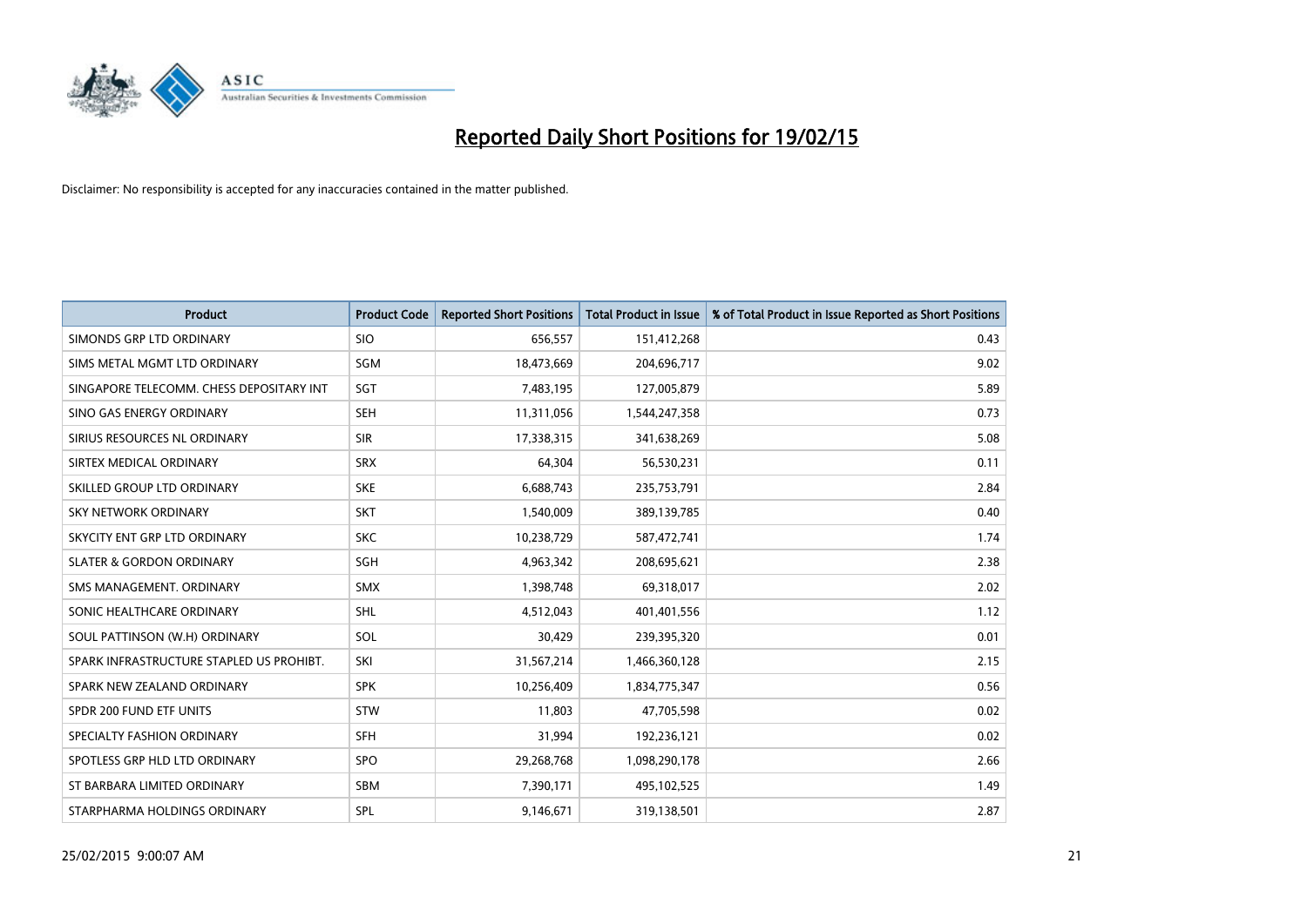

| <b>Product</b>                        | <b>Product Code</b> | <b>Reported Short Positions</b> | <b>Total Product in Issue</b> | % of Total Product in Issue Reported as Short Positions |
|---------------------------------------|---------------------|---------------------------------|-------------------------------|---------------------------------------------------------|
| STEADFAST GROUP LTD ORDINARY          | <b>SDF</b>          | 19,197,299                      | 503,352,992                   | 3.81                                                    |
| STHN CROSS MEDIA ORDINARY             | <b>SXL</b>          | 31,792,238                      | 732,319,622                   | 4.34                                                    |
| STOCKLAND UNITS/ORD STAPLED           | SGP                 | 7,937,568                       | 2,348,746,744                 | 0.34                                                    |
| STRAITS RES LTD. ORDINARY             | <b>SRQ</b>          | 20,212                          | 1,217,730,293                 | 0.00                                                    |
| STW COMMUNICATIONS ORDINARY           | SGN                 | 6,479,425                       | 409,699,000                   | 1.58                                                    |
| SUNCORP GROUP LTD ORDINARY            | <b>SUN</b>          | 5,884,771                       | 1,286,600,980                 | 0.46                                                    |
| SUNDANCE ENERGY ORDINARY              | <b>SEA</b>          | 5,784,606                       | 549,295,839                   | 1.05                                                    |
| SUNDANCE RESOURCES ORDINARY           | SDL                 | 87,744,843                      | 3,110,250,938                 | 2.82                                                    |
| SUNLAND GROUP LTD ORDINARY            | <b>SDG</b>          | 277,386                         | 181,710,087                   | 0.15                                                    |
| SUPER RET REP LTD ORDINARY            | <b>SUL</b>          | 18,386,348                      | 197,030,571                   | 9.33                                                    |
| SWICK MINING ORDINARY                 | <b>SWK</b>          | 50,000                          | 217,643,703                   | 0.02                                                    |
| SYD AIRPORT STAPLED US PROHIBIT.      | <b>SYD</b>          | 24,281,416                      | 2,216,216,041                 | 1.10                                                    |
| SYRAH RESOURCES ORDINARY              | <b>SYR</b>          | 6,232,208                       | 164,210,076                   | 3.80                                                    |
| TABCORP HOLDINGS LTD ORDINARY         | <b>TAH</b>          | 18,060,461                      | 765,652,364                   | 2.36                                                    |
| TABCORP HOLDINGS LTD RTS23FEB15 FORUS | <b>TAHR</b>         | 8,737                           | 63,804,363                    | 0.01                                                    |
| TAP OIL LIMITED ORDINARY              | <b>TAP</b>          | 129,154                         | 243,186,639                   | 0.05                                                    |
| TASSAL GROUP LIMITED ORDINARY         | <b>TGR</b>          | 206,249                         | 146,897,115                   | 0.14                                                    |
| <b>TATTS GROUP LTD ORDINARY</b>       | <b>TTS</b>          | 19,946,684                      | 1,445,759,948                 | 1.38                                                    |
| <b>TECHNOLOGY ONE ORDINARY</b>        | <b>TNE</b>          | 2,952,058                       | 309,209,455                   | 0.95                                                    |
| TELSTRA CORPORATION, ORDINARY         | <b>TLS</b>          | 68,610,022                      | 12,225,655,836                | 0.56                                                    |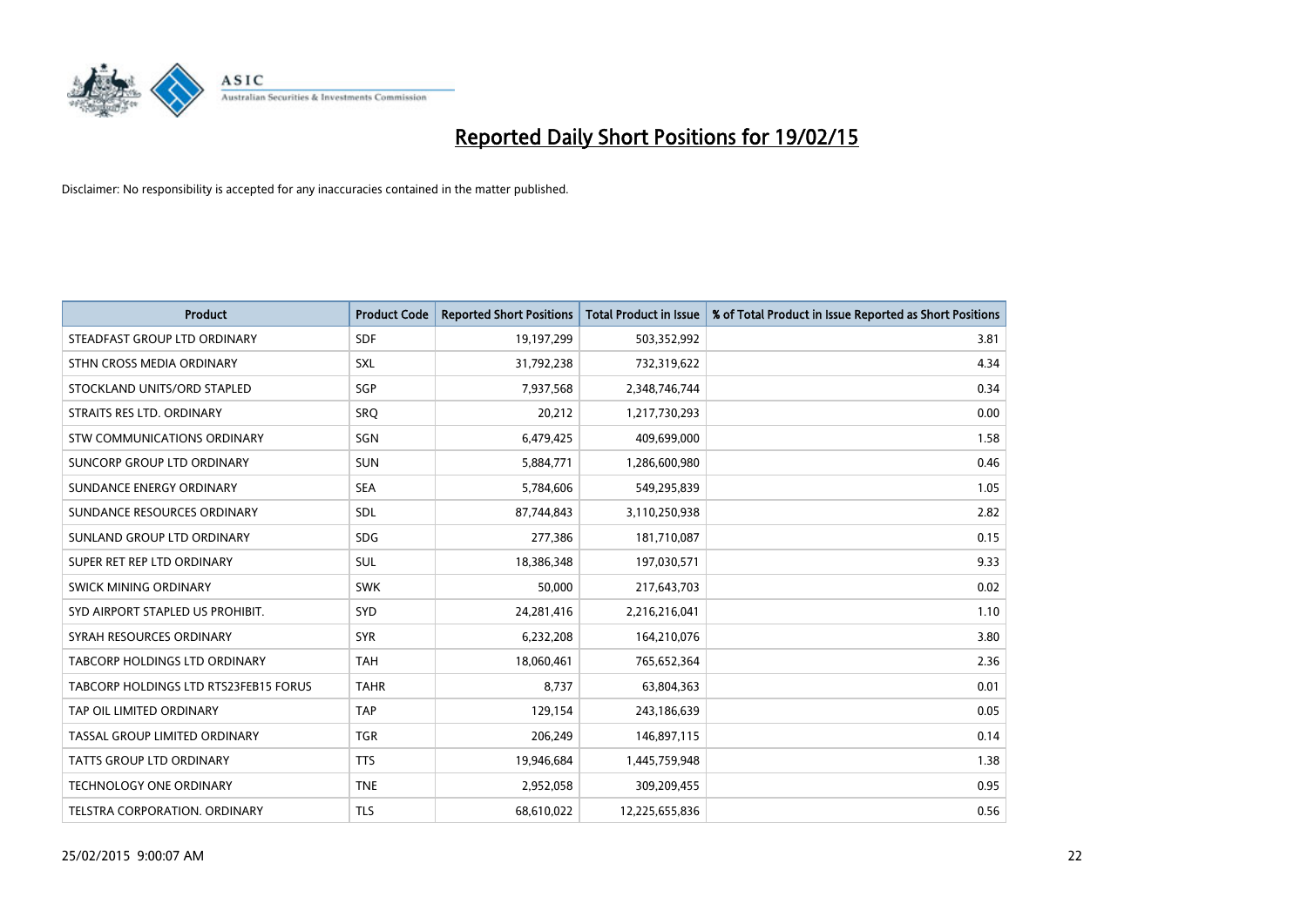

| <b>Product</b>                       | <b>Product Code</b> | <b>Reported Short Positions</b> | <b>Total Product in Issue</b> | % of Total Product in Issue Reported as Short Positions |
|--------------------------------------|---------------------|---------------------------------|-------------------------------|---------------------------------------------------------|
| TEN NETWORK HOLDINGS ORDINARY        | <b>TEN</b>          | 135,176,088                     | 2,630,984,596                 | 5.14                                                    |
| TERANGA GOLD CORP CDI 1:1            | TGZ                 | 13,850                          | 71,141,662                    | 0.02                                                    |
| TFS CORPORATION LTD ORDINARY         | <b>TFC</b>          | 15,346,528                      | 326,983,445                   | 4.69                                                    |
| THE REJECT SHOP ORDINARY             | <b>TRS</b>          | 1,850,795                       | 28,844,648                    | 6.42                                                    |
| THINK CHILDCARE EDU ORDINARY         | <b>TNK</b>          | 500,000                         | 39,600,000                    | 1.26                                                    |
| THORN GROUP LIMITED ORDINARY         | <b>TGA</b>          | 26,970                          | 151,337,839                   | 0.02                                                    |
| TIGER RESOURCES ORDINARY             | <b>TGS</b>          | 6,883,055                       | 1,143,541,406                 | 0.60                                                    |
| TOLL HOLDINGS LTD ORDINARY           | <b>TOL</b>          | 10,949,437                      | 717,437,878                   | 1.53                                                    |
| TORO ENERGY LIMITED ORDINARY         | <b>TOE</b>          | 10,544                          | 1,903,769,581                 | 0.00                                                    |
| <b>TOWER LIMITED ORDINARY</b>        | <b>TWR</b>          | 924                             | 178,145,130                   | 0.00                                                    |
| TOX FREE SOLUTIONS ORDINARY          | <b>TOX</b>          | 864,951                         | 133,752,359                   | 0.65                                                    |
| TPG TELECOM LIMITED ORDINARY         | <b>TPM</b>          | 15,454,054                      | 793,808,141                   | 1.95                                                    |
| TRADE ME GROUP ORDINARY              | <b>TME</b>          | 4,665,010                       | 396,830,595                   | 1.18                                                    |
| <b>TRANSFIELD SERVICES ORDINARY</b>  | <b>TSE</b>          | 5,380,137                       | 512,457,716                   | 1.05                                                    |
| TRANSPACIFIC INDUST, ORDINARY        | <b>TPI</b>          | 82,470,929                      | 1,579,699,505                 | 5.22                                                    |
| TRANSURBAN GROUP TRIPLE STAPLED SEC. | <b>TCL</b>          | 9,216,060                       | 1,914,461,916                 | 0.48                                                    |
| TREASURY GROUP ORDINARY              | <b>TRG</b>          | 82,286                          | 27,604,144                    | 0.30                                                    |
| TREASURY WINE ESTATE ORDINARY        | <b>TWE</b>          | 10,609,814                      | 651,261,403                   | 1.63                                                    |
| TROY RESOURCES LTD ORDINARY          | <b>TRY</b>          | 3,161,364                       | 195,265,161                   | 1.62                                                    |
| UGL LIMITED ORDINARY                 | UGL                 | 19,268,905                      | 166,511,240                   | 11.57                                                   |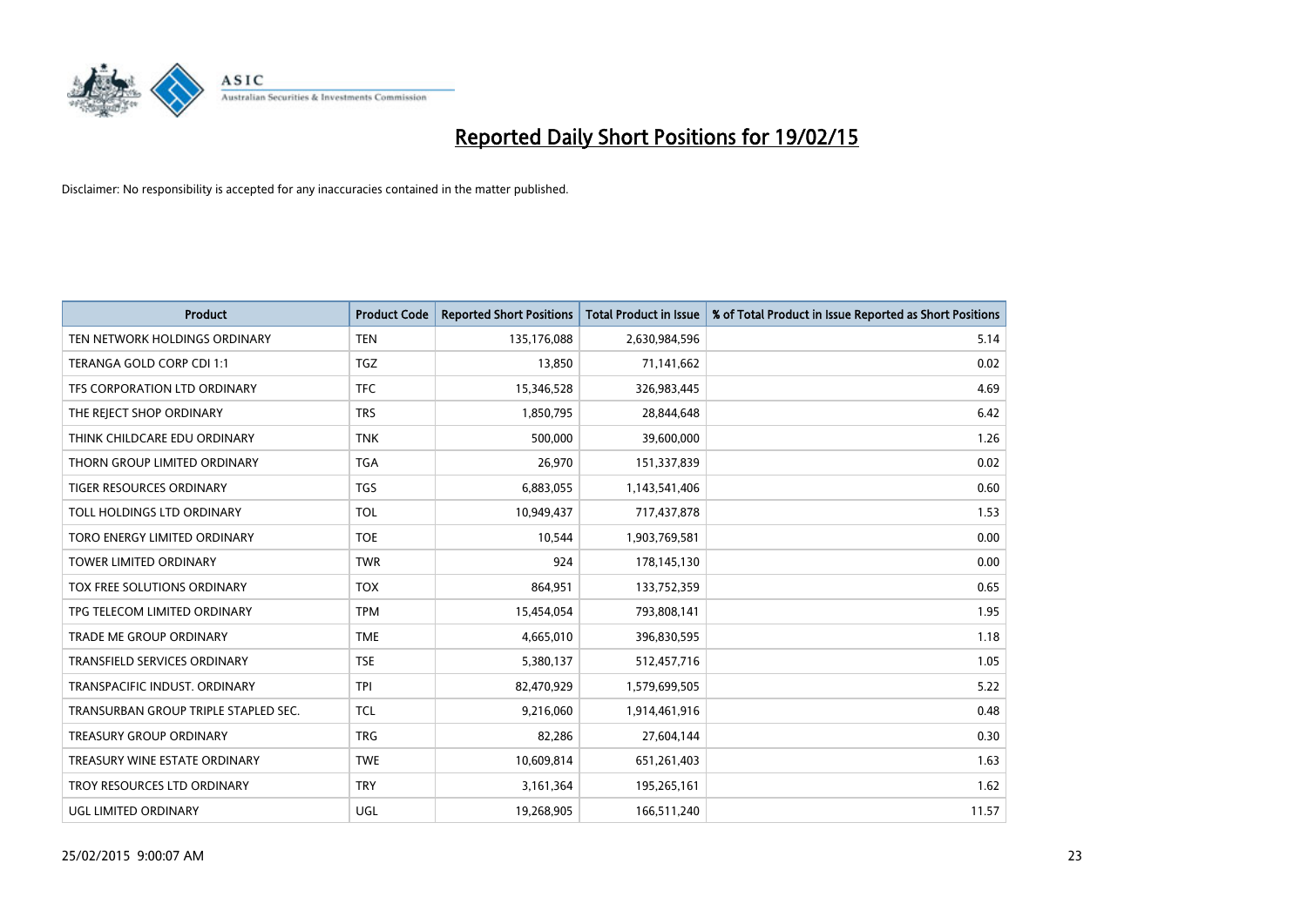

| <b>Product</b>                       | <b>Product Code</b> | <b>Reported Short Positions</b> | <b>Total Product in Issue</b> | % of Total Product in Issue Reported as Short Positions |
|--------------------------------------|---------------------|---------------------------------|-------------------------------|---------------------------------------------------------|
| UNILIFE CORPORATION CDI 6:1          | <b>UNS</b>          | 114,999                         | 273,135,402                   | 0.04                                                    |
| UNITY MINING LTD ORDINARY            | <b>UML</b>          | 320,000                         | 1,140,312,866                 | 0.03                                                    |
| UXC LIMITED ORDINARY                 | <b>UXC</b>          | 1,048,202                       | 331,590,518                   | 0.32                                                    |
| <b>VEDA GROUP LTD ORDINARY</b>       | <b>VED</b>          | 12,566,776                      | 842,055,406                   | 1.49                                                    |
| <b>VILLAGE ROADSHOW LTD ORDINARY</b> | <b>VRL</b>          | 1,131,718                       | 159,515,151                   | 0.71                                                    |
| <b>VIRGIN AUS HLDG LTD ORDINARY</b>  | VAH                 | 32,779,137                      | 3,524,912,131                 | 0.93                                                    |
| <b>VIRTUS HEALTH LTD ORDINARY</b>    | <b>VRT</b>          | 5,651,103                       | 79,885,938                    | 7.07                                                    |
| VISION EYE INSTITUTE ORDINARY        | <b>VEI</b>          | 1,586,666                       | 178,873,554                   | 0.89                                                    |
| <b>VOCATION LTD ORDINARY</b>         | <b>VET</b>          | 11,899,476                      | 230,000,000                   | 5.17                                                    |
| <b>VOCUS COMMS LTD ORDINARY</b>      | <b>VOC</b>          | 2,909,148                       | 105,441,949                   | 2.76                                                    |
| WAM CAPITAL LIMITED ORDINARY         | <b>WAM</b>          | 171                             | 345,405,201                   | 0.00                                                    |
| WARRNAMBOOL CHEESE ORDINARY          | <b>WCB</b>          | 19                              | 56,098,797                    | 0.00                                                    |
| <b>WATPAC LIMITED ORDINARY</b>       | <b>WTP</b>          | 2,939,632                       | 189,258,397                   | 1.55                                                    |
| <b>WDS LIMITED ORDINARY</b>          | <b>WDS</b>          | 161,410                         | 144,740,614                   | 0.11                                                    |
| WEBIET LIMITED ORDINARY              | <b>WEB</b>          | 2,208,294                       | 79,397,959                    | 2.78                                                    |
| <b>WESFARMERS LIMITED ORDINARY</b>   | <b>WES</b>          | 10,515,039                      | 1,123,752,517                 | 0.94                                                    |
| WESTERN AREAS LTD ORDINARY           | <b>WSA</b>          | 3,417,478                       | 232,580,131                   | 1.47                                                    |
| WESTERN DESERT RES. ORDINARY         | <b>WDR</b>          | 2,490,070                       | 620,049,919                   | 0.40                                                    |
| WESTERN DESERT RES. RIGHTS 31-MAR-14 | <b>WDRR</b>         | 17,835                          | 120,009,662                   | 0.01                                                    |
| <b>WESTFIELD CORP STAPLED</b>        | <b>WFD</b>          | 10,454,862                      | 2,078,089,686                 | 0.50                                                    |